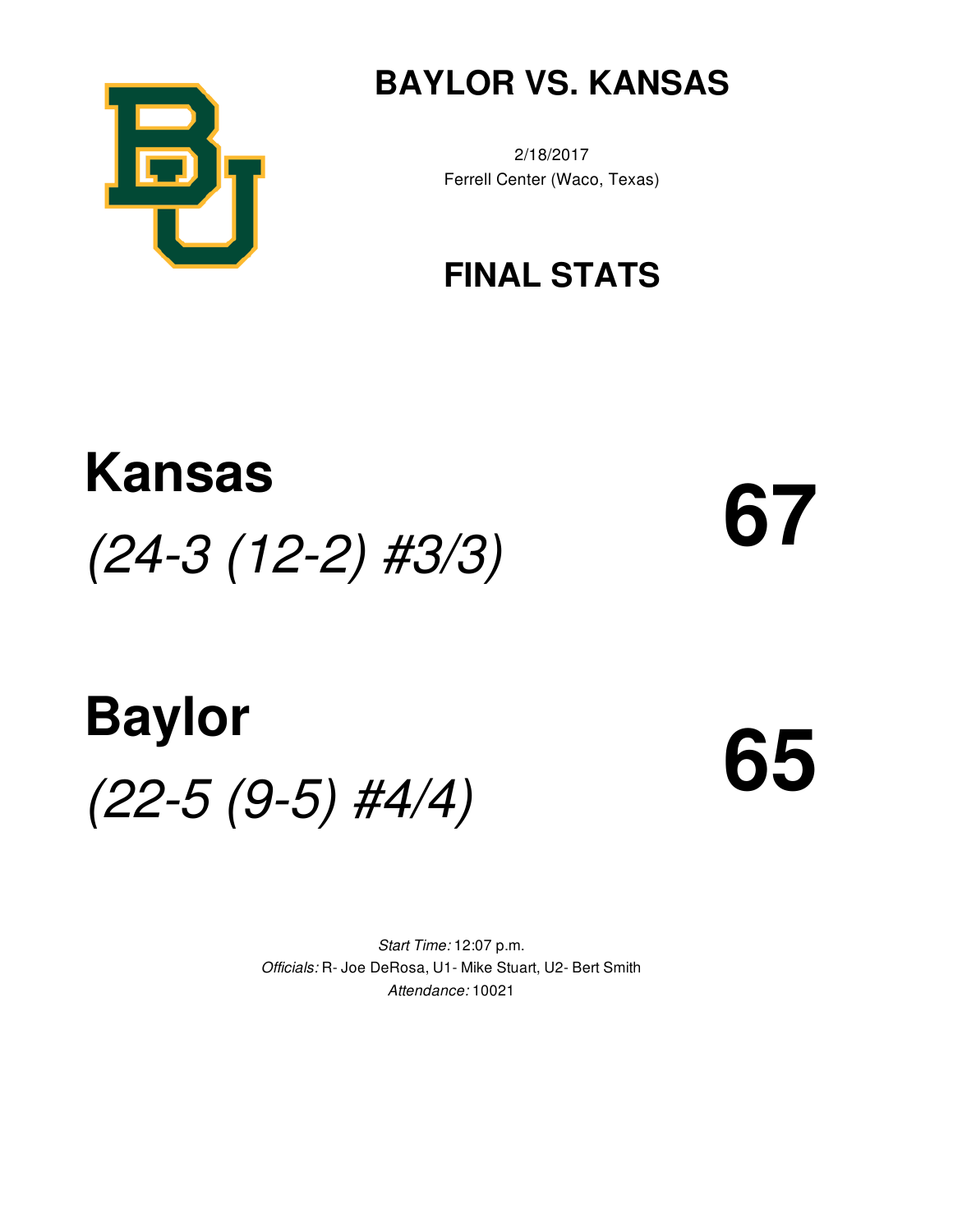#### **Official Basketball Box Score -- Game Totals -- Final Statistics Kansas vs Baylor 2/18/2017 12:07 p.m. at Ferrell Center (Waco, Texas)**

#### **Kansas 67 - 24-3 (12-2) #3/3**

|               |                                             |                | Total                  | 3-Ptr             |                |             | Rebounds       |                |                   |             |                |                |                |                |                        |
|---------------|---------------------------------------------|----------------|------------------------|-------------------|----------------|-------------|----------------|----------------|-------------------|-------------|----------------|----------------|----------------|----------------|------------------------|
| ##            | Player                                      |                | FG-FGA                 | FG-FGA            | FT-FTA         | Off         | Def            | Tot            | PF                | <b>TP</b>   | А              | <b>TO</b>      | <b>Blk Stl</b> |                | Min                    |
| $00\,$        | <b>MASON III, FRANK</b>                     | g              | $7 - 12$               | $1 - 3$           | $8 - 8$        | 0           | $\overline{c}$ | 2              | 0                 | 23          | 8              | 1              | $\Omega$       | $\overline{2}$ | 39                     |
| 04            | GRAHAM, DEVONTE'                            | g              | $1 - 12$               | $1 - 9$           | $4 - 4$        | 1           | 6              | 7              | 0                 | 7           | 4              |                | 0              | 1              | 37                     |
| 10            | MYKHAILIUK, SVI                             | g              | $1-6$                  | $1 - 5$           | $0 - 0$        | 1           | 3              | 4              | $\overline{c}$    | 3           | 1              | 2              | $\Omega$       | 0              | 22                     |
| 11            | JACKSON, JOSH                               | g              | $7 - 14$               | $1 - 1$           | $1 - 2$        | 1           | $\mathbf 0$    | 1              | 4                 | 16          | $\overline{c}$ | 1              | 4              | 1              | 32                     |
| 33            | LUCAS, LANDEN                               | C              | $3 - 4$                | $0 - 0$           | $2 - 4$        | 6           | 1              | 7              | 4                 | 8           | 1              | 3              | 3              | 1              | 31                     |
| 02            | <b>VICK, LAGERALD</b>                       |                | $3-5$                  | $1 - 2$           | $1 - 2$        | 1           | 5              | 6              | 1                 | 8           | 1              | 1              | 0              | 0              | 30                     |
| 15            | <b>BRAGG JR., CARLTON</b>                   |                | $1 - 2$                | $0 - 0$           | $0 - 0$        | 0           | $\mathbf 0$    | 0              | 2                 | 2           |                | 0              | 0              | $\Omega$       | 5                      |
| 44            | LIGHTFOOT, MITCH                            |                | $0 - 0$                | $0 - 0$           | $0 - 0$        | 0           | $\mathbf 0$    | 0              | 0                 | $\mathbf 0$ | 0              | 0              | 1              | $\Omega$       | 4                      |
|               | <b>TEAM</b>                                 |                |                        |                   |                | 0           | 0              | $\Omega$       | 0                 |             |                | 0              |                |                |                        |
|               | <b>TOTALS</b>                               |                | 23-55                  | $5 - 20$          | 16-20          | 10          | 17             | 27             | 13                | 67          | 18             | 9              | 8              | 5              | 200                    |
|               |                                             |                |                        |                   |                |             |                |                |                   |             |                |                |                |                | Deadball Rebounds: 2,2 |
| FG %<br>3FG % | 1st Half:<br>11-29<br>1st Half:<br>$3 - 10$ | 37.9%<br>30.0% | 2nd Half:<br>2nd Half: | 12-26<br>$2 - 10$ | 46.2%<br>20.0% |             | Game:          |                | 23-55<br>$5 - 20$ |             | 41.8%<br>25.0% |                |                |                |                        |
| FT%           | 1st Half:<br>$4 - 6$                        | 66.7%          | 2nd Half:              | $12 - 14$         | 85.7%          |             | Game:<br>Game: |                | 16-20             |             | 80.0%          |                |                |                |                        |
|               | Baylor 65 - 22-5 (9-5) #4/4                 |                |                        |                   |                |             |                |                |                   |             |                |                |                |                |                        |
|               |                                             |                | Total                  | 3-Ptr             |                |             | Rebounds       |                |                   |             |                |                |                |                |                        |
|               | ## Player                                   |                | FG-FGA                 | FG-FGA            | FT-FTA         | Off         | Def            | Tot            | PF                | <b>TP</b>   | A              | <b>TO</b>      | <b>Blk Stl</b> |                | Min                    |
| 00            | LUAL-ACUIL JR., JO                          | f              | $4 - 8$                | $0 - 0$           | $3 - 4$        | $\mathbf 0$ | $\overline{c}$ | $\overline{c}$ | 2                 | 11          | $\mathbf 0$    | 2              | 1              | $\Omega$       | 35                     |
| 05            | MOTLEY, JOHNATHAN                           | f              | $8 - 21$               | $0 - 2$           | $3 - 3$        | 3           | 6              | 9              | 3                 | 19          | 4              | 6              | 1              | 0              | 37                     |
| 20            | LECOMTE, MANU                               | g              | $6 - 14$               | $4 - 9$           | $0 - 0$        | 0           | 3              | 3              | 2                 | 16          | 2              | 1              | 0              | 0              | 39                     |
| 22            | MCCLURE, KING                               | g              | $2 - 3$                | $1 - 2$           | $2 - 2$        | 0           | 1              | 1              | 4                 | 7           | 3              | 3              | 0              | 0              | 22                     |
| 24            | WAINRIGHT, ISHMAIL                          | g              | $1 - 2$                | $1 - 2$           | $1 - 2$        | 4           | 0              | 4              | 4                 | 4           | 1              | 0              | 0              | 3              | 24                     |
| 03            | LINDSEY, JAKE                               |                | $1 - 2$                | $1 - 1$           | $0 - 0$        | $\mathbf 0$ | $\overline{c}$ | $\overline{c}$ | 0                 | 3           | 7              | $\overline{c}$ | 0              | $\mathbf 0$    | 24                     |
| 21            | <b>OMOT, NUNI</b>                           |                | $2 - 3$                | $1 - 2$           | $0 - 0$        | $\mathbf 0$ | $\overline{c}$ | $\overline{2}$ | $\mathbf 0$       | 5           | $\Omega$       | 1              | $\Omega$       | 0              | 12                     |
| 31            | <b>MASTON, TERRY</b>                        |                | $0 - 3$                | $0 - 0$           | $0 - 0$        | 1           | 3              | $\overline{4}$ | 3                 | 0           | $\Omega$       | 1              | $\Omega$       | $\Omega$       | $\overline{7}$         |
|               | <b>TEAM</b>                                 |                |                        |                   |                | 4           | 4              | 8              | 0                 |             |                | 0              |                |                |                        |
|               | <b>TOTALS</b>                               |                | 24-56                  | $8 - 18$          | $9 - 11$       | 12          | 23             | 35             | 18                | 65          | 17             | 16             | $\overline{c}$ | 3              | 200                    |
|               |                                             |                |                        |                   |                |             |                |                |                   |             |                |                |                |                | Deadball Rebounds: 3,1 |
| FG %          | 1st Half:<br>13-31                          | 41.9%          | 2nd Half:              | $11 - 25$         | 44.0%          |             | Game:          |                | 24-56             |             | 42.9%          |                |                |                |                        |
| 3FG %         | 1st Half:<br>$5 - 10$                       | 50.0%          | 2nd Half:              | $3-8$             | 37.5%          |             | Game:          |                | $8 - 18$          |             | 44.4%          |                |                |                |                        |

Officials: R- Joe DeRosa, U1- Mike Stuart, U2- Bert Smith Technical Fouls: Kansas- None. Baylor- None. Attendance: 10021

| Score by periods | 1st | 2nd | Total |
|------------------|-----|-----|-------|
| Kansas           | 29  | 38  |       |
| Bavlor           | 35  | 30  |       |

Last FG - KU 2nd-02:38, BU 2nd-04:18.

Largest lead - Kansas by 5 2nd-10:18; Baylor by 12 1st-00:55 KU led for 2:21. BU led for 33:01. Game was tied for 4:38.

**In Off 2nd Fast Points Paint T/O Chance Break Bench** KU 36 20 11 4 10 BU 26 12 11 4 8

Score tied - 4 times Lead changed - 3 times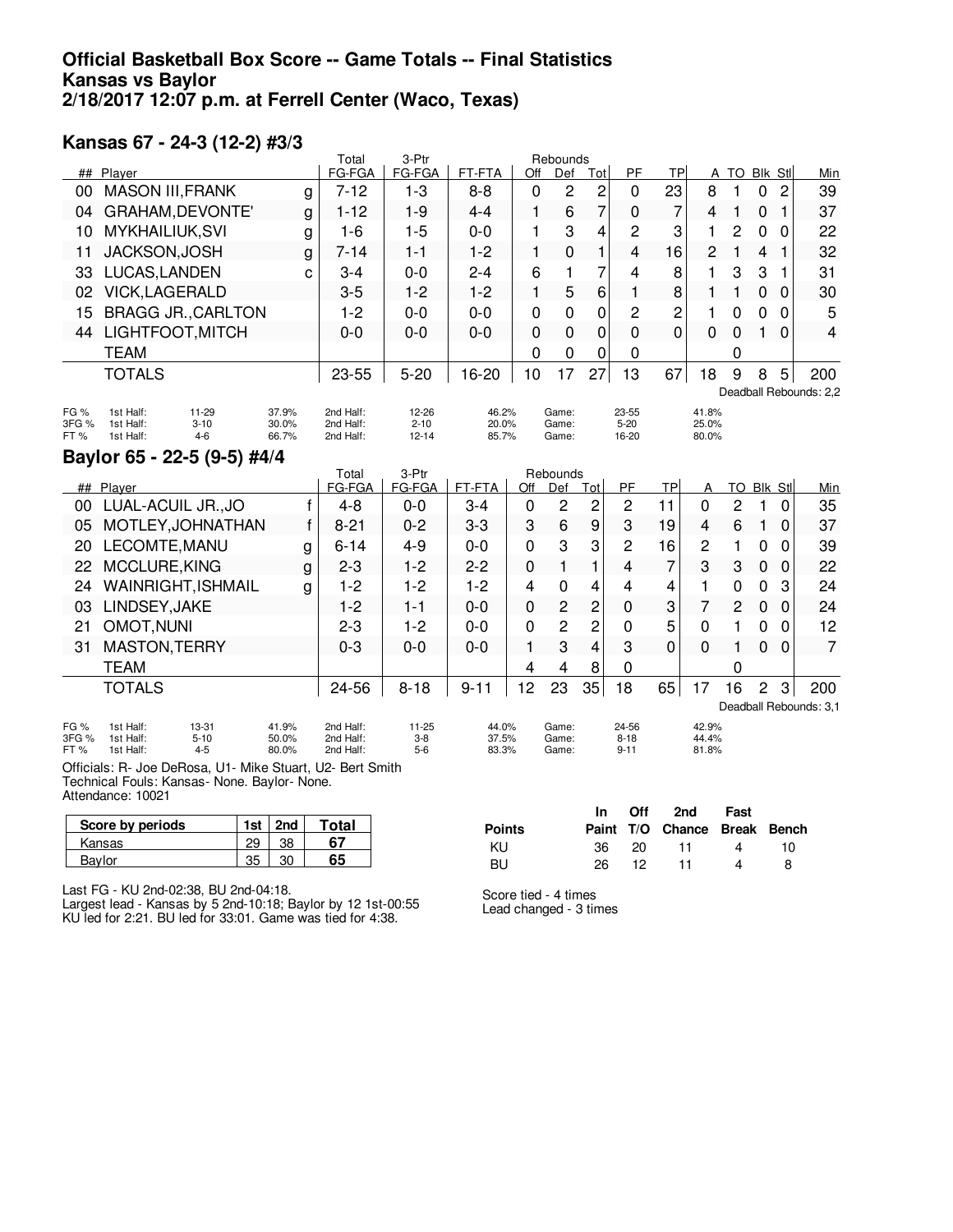#### **Official Basketball Box Score -- Game Totals -- First Half Statistics Kansas vs Baylor 2/18/2017 12:07 p.m. at Ferrell Center (Waco, Texas)**

### **Kansas 29 • 24-3 (12-2) #3/3**

|                      |                           |                            | Total   | 3-Ptr                   |         |     | Rebounds |          |                |     |   |    |          |   |     |
|----------------------|---------------------------|----------------------------|---------|-------------------------|---------|-----|----------|----------|----------------|-----|---|----|----------|---|-----|
|                      | ## Player                 |                            | FG-FGA  | FG-FGA                  | FT-FTA  | Off | Def      | Totl     | <b>PF</b>      | TP. | A | TO | Blk Stl  |   | Min |
| 00                   | <b>MASON III, FRANK</b>   | g                          | $2 - 6$ | $1 - 3$                 | $2 - 2$ | 0   | 2        | 2        | 0              | 7   | 5 | 0  | 0        |   | 19  |
| 04                   | GRAHAM, DEVONTE'          | g                          | $0 - 4$ | $0 - 3$                 | $2 - 2$ | 0   | 2        | 2        | 0              | 2   | 0 | 0  | 0        | 0 | 17  |
| 10                   | <b>MYKHAILIUK, SVI</b>    | g                          | $0 - 2$ | $0 - 1$                 | $0-0$   | 0   | 2        | 2        |                | 0   |   | 2  | 0        | 0 | 9   |
| 11                   | JACKSON, JOSH             | g                          | $4 - 9$ | $1 - 1$                 | $0 - 0$ |     | 0        |          |                | 9   | 2 |    | 3        |   | 18  |
| 33                   | LUCAS, LANDEN             | C                          | $2 - 2$ | $0-0$                   | $0 - 2$ | 2   |          | 3        | 2              | 4   | 0 | 0  |          | 0 | 11  |
| 02                   | VICK, LAGERALD            |                            | $2 - 4$ | 1-2                     | $0-0$   | 0   |          |          | $\Omega$       | 5   | 0 |    | 0        | 0 | 17  |
| 15                   | <b>BRAGG JR., CARLTON</b> |                            | $1-2$   | $0-0$                   | $0-0$   | 0   | $\Omega$ | $\Omega$ | $\overline{c}$ | 2   |   | 0  | $\Omega$ | 0 | 5   |
| 44                   | LIGHTFOOT, MITCH          |                            | $0 - 0$ | $0-0$                   | $0-0$   | 0   | 0        | $\Omega$ | $\Omega$       | 0   | 0 | 0  |          | 0 | 4   |
|                      | TEAM                      |                            |         |                         |         | 0   | 0        | 0        | 0              |     |   | 0  |          |   |     |
|                      | Totals                    |                            | 11-29   | $3 - 10$                | $4-6$   | 3   | 8        | 11       | 6              | 29  | 9 | 4  | 5        | 2 | 100 |
| FG %<br>3FG %<br>FT% | Half:<br>Half:<br>Half:   | 11-29<br>$3 - 10$<br>$4-6$ |         | 37.9%<br>30.0%<br>66.7% |         |     |          |          |                |     |   |    |          |   |     |

### **Baylor 35 • 22-5 (9-5) #4/4**

|                      | <b>+ ודיו נט־ט ני־∠∠ י טט וטו</b>                       |   |          |                         |         |     |                |                |                |                 |   |          |             |                |     |
|----------------------|---------------------------------------------------------|---|----------|-------------------------|---------|-----|----------------|----------------|----------------|-----------------|---|----------|-------------|----------------|-----|
|                      |                                                         |   | Total    | 3-Ptr                   |         |     | Rebounds       |                |                |                 |   |          |             |                |     |
|                      | ## Player                                               |   | FG-FGA   | FG-FGA                  | FT-FTA  | Off | Def            |                | Tot PF         | TР              | A | TO       |             | Blk Stl        | Min |
| 00                   | LUAL-ACUIL JR., JO                                      |   | $3-6$    | $0 - 0$                 | $0 - 0$ | 0   |                |                | 0              | 6               | 0 |          |             |                | 16  |
| 05                   | MOTLEY, JOHNATHAN                                       |   | $3 - 10$ | $0 - 1$                 | $3 - 3$ |     | 4              | 5              |                | 9               | 2 | 3        | 0           | 0              | 18  |
| 20                   | LECOMTE, MANU                                           | g | 4-7      | $3-5$                   | $0-0$   | 0   | $\overline{2}$ | 2              |                | 11              |   | 0        | $\Omega$    | 0              | 19  |
| 22                   | MCCLURE, KING                                           | g | $0 - 1$  | 0-1                     | $0 - 0$ | 0   |                |                | 2              | 0               | 2 |          | 0           | 0              | 11  |
| 24                   | WAINRIGHT, ISHMAIL                                      | g | $0 - 1$  | $0 - 1$                 | $1-2$   | 2   | $\Omega$       | $\overline{2}$ | $\overline{2}$ |                 |   | 0        | $\Omega$    | 2              | 10  |
| 03                   | LINDSEY, JAKE                                           |   | 1-1      | $1 - 1$                 | $0 - 0$ | 0   |                |                | 0              | 3               | 3 |          | $\mathbf 0$ | 0              | 11  |
| 21                   | <b>OMOT, NUNI</b>                                       |   | $2 - 2$  | $1 - 1$                 | $0 - 0$ | 0   |                |                | 0              | 5               | 0 | $\Omega$ | $\Omega$    | 0              | 9   |
| 31                   | <b>MASTON, TERRY</b>                                    |   | $0 - 3$  | $0-0$                   | $0-0$   |     | 3              | 4              |                | $\Omega$        | 0 |          | $\Omega$    | 0              | 6   |
|                      | <b>TEAM</b>                                             |   |          |                         |         | 3   | 2              | 5              | 0              |                 |   | 0        |             |                |     |
|                      | Totals                                                  |   | 13-31    | $5 - 10$                | 4-5     | 7   | 15             | 22             |                | 35 <sup>5</sup> | 9 | 7        |             | 2 <sub>1</sub> | 100 |
| FG %<br>3FG %<br>FT% | Half:<br>13-31<br>Half:<br>$5 - 10$<br>Half:<br>$4 - 5$ |   |          | 41.9%<br>50.0%<br>80.0% |         |     |                |                |                |                 |   |          |             |                |     |

Officials: R- Joe DeRosa, U1- Mike Stuart, U2- Bert Smith Technical Fouls: Kansas- None. Baylor- None.

|                  |     |     |       |               | In    | Off | 2nd    | Fast  |       |
|------------------|-----|-----|-------|---------------|-------|-----|--------|-------|-------|
| Score by periods | 1st | 2nd | Total | <b>Points</b> | Paint | T/O | Chance | Break | Bench |
| Kansas           | 29  | 38  | 67    | ΚU            | 16    | ч   |        |       |       |
| Bavlor           | 35  | 30  | 65    | BU            | 14    |     |        |       |       |
|                  |     |     |       |               |       |     |        |       |       |

Last FG - KU 1st-00:02, BU 1st-00:55.

KU led for 0:00. BU led for 19:06. Game was tied for 0:54.

Score tied - 1 times Lead changed - 0 times **Fast**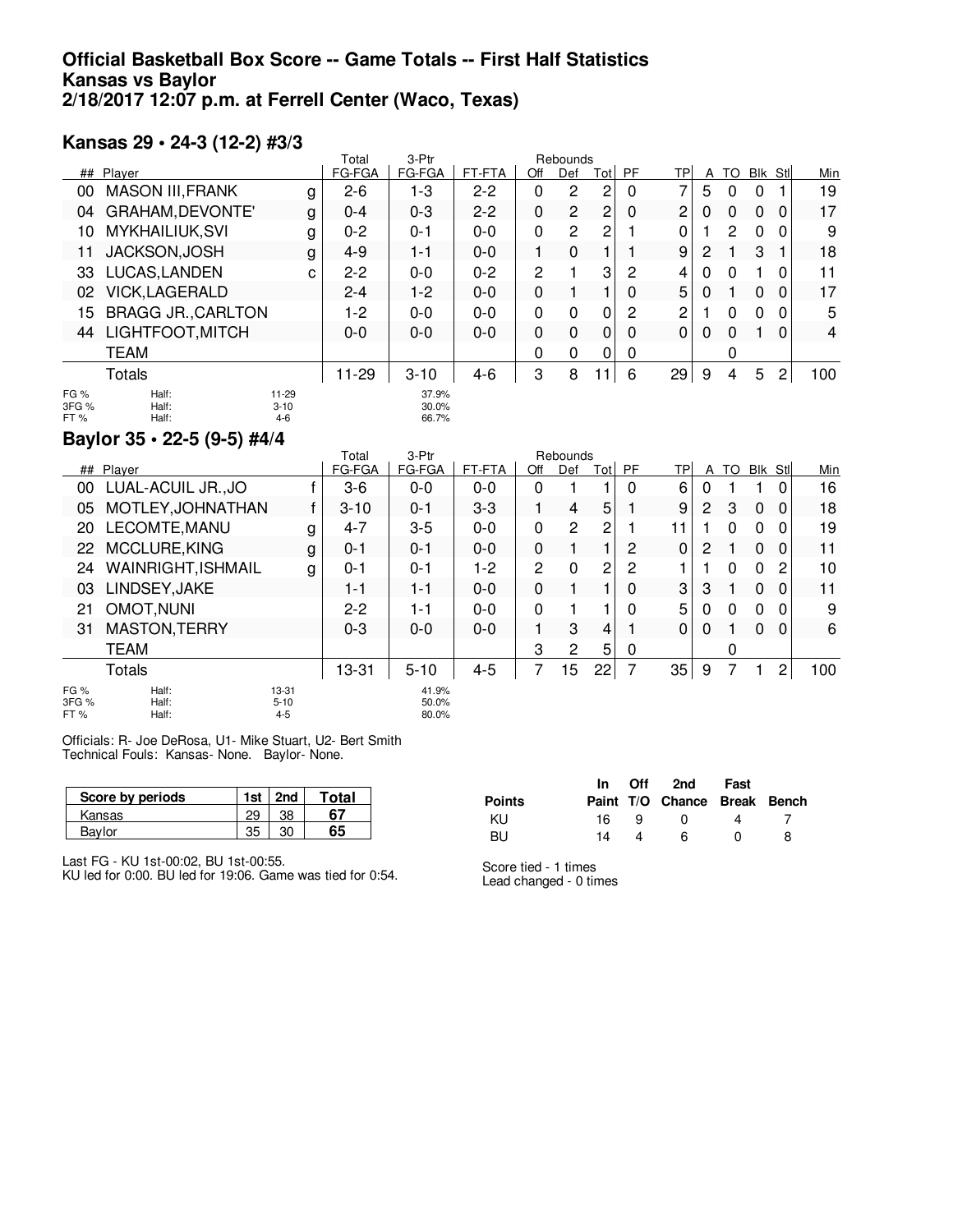#### **Kansas vs Baylor 2/18/2017; 12:07 p.m. at Ferrell Center (Waco, Texas) Period 1 Play-By-Play**

| <b>VISITORS: Kansas</b>                | <b>Time</b> | Score   | Margin         | <b>HOME: Baylor</b>                      |
|----------------------------------------|-------------|---------|----------------|------------------------------------------|
| TURNOVER by MYKHAILIUK, SVI            | 19:45       |         |                |                                          |
|                                        | 19:44       |         |                | STEAL by WAINRIGHT, ISHMAIL              |
|                                        | 19:40       |         |                | MISSED JUMPER by MOTLEY, JOHNATHAN       |
|                                        | 19:40       |         |                | REBOUND (OFF) by MOTLEY, JOHNATHAN       |
|                                        | 19:38       | $2 - 0$ | H <sub>2</sub> | GOOD! JUMPER by MOTLEY, JOHNATHAN [PNT]  |
| TURNOVER by JACKSON, JOSH              | 19:24       |         |                |                                          |
|                                        | 19:02       |         |                | MISSED JUMPER by LUAL-ACUIL JR., JO      |
| REBOUND (DEF) by MYKHAILIUK, SVI       | 19:02       |         |                |                                          |
| MISSED JUMPER by MYKHAILIUK, SVI       | 18:53       |         |                |                                          |
| REBOUND (OFF) by LUCAS, LANDEN         | 18:53       |         |                |                                          |
| MISSED 3PTR by GRAHAM, DEVONTE'        | 18:48       |         |                |                                          |
|                                        | 18:48       |         |                | REBOUND (DEADB) by TEAM                  |
| FOUL by LUCAS, LANDEN                  | 18:46       |         |                |                                          |
|                                        | 18:25       |         |                | MISSED JUMPER by MOTLEY, JOHNATHAN       |
|                                        | 18:25       |         |                | REBOUND (OFF) by WAINRIGHT, ISHMAIL      |
| FOUL by MYKHAILIUK, SVI                | 18:24       |         |                |                                          |
|                                        | 18:24       |         |                |                                          |
|                                        |             |         |                | MISSED FT by WAINRIGHT, ISHMAIL          |
|                                        | 18:24       |         |                | REBOUND (DEADB) by TEAM                  |
|                                        | 18:24       | $3-0$   | HЗ             | GOOD! FT by WAINRIGHT, ISHMAIL           |
| MISSED JUMPER by JACKSON, JOSH         | 18:05       |         |                |                                          |
| REBOUND (OFF) by LUCAS, LANDEN         | 18:05       |         |                |                                          |
| TURNOVER by MYKHAILIUK, SVI            | 17:57       |         |                |                                          |
|                                        | 17:56       |         |                | STEAL by WAINRIGHT, ISHMAIL              |
|                                        | 17:53       |         |                | MISSED 3PTR by MCCLURE, KING             |
|                                        | 17:53       |         |                | REBOUND (OFF) by WAINRIGHT, ISHMAIL      |
| SUB IN: VICK, LAGERALD                 | 17:50       |         |                |                                          |
| SUB OUT: MYKHAILIUK, SVI               | 17:50       |         |                |                                          |
|                                        | 17:36       |         |                | TURNOVER by LUAL-ACUIL JR., JO           |
|                                        | 17:20       |         |                | FOUL by MCCLURE, KING                    |
| GOOD! FT by GRAHAM, DEVONTE'           | 17:20       | $3 - 1$ | H <sub>2</sub> |                                          |
| GOOD! FT by GRAHAM, DEVONTE'           | 17:20       | $3 - 2$ | H <sub>1</sub> |                                          |
|                                        | 17:08       | $5 - 2$ | H <sub>3</sub> | GOOD! JUMPER by LUAL-ACUIL JR., JO [PNT] |
|                                        | 17:08       |         |                | ASSIST by MOTLEY, JOHNATHAN              |
|                                        | 16:44       |         |                | FOUL by WAINRIGHT, ISHMAIL               |
| MISSED FT by LUCAS, LANDEN             | 16:44       |         |                |                                          |
| REBOUND (DEADB) by TEAM                | 16:44       |         |                |                                          |
| MISSED FT by LUCAS, LANDEN             | 16:44       |         |                |                                          |
|                                        | 16:44       |         |                | REBOUND (DEF) by MOTLEY, JOHNATHAN       |
|                                        | 16:26       |         |                | MISSED 3PTR by MOTLEY, JOHNATHAN         |
| REBOUND (DEADB) by TEAM                | 16:26       |         |                |                                          |
|                                        | 16:24       |         |                | FOUL by WAINRIGHT, ISHMAIL               |
| SUB IN: BRAGG JR., CARLTON             | 16:24       |         |                |                                          |
| SUB OUT: LUCAS, LANDEN                 | 16:24       |         |                |                                          |
|                                        | 16:24       |         |                | SUB IN: LINDSEY, JAKE                    |
|                                        | 16:24       |         |                | SUB OUT: WAINRIGHT, ISHMAIL              |
| MISSED JUMPER by JACKSON, JOSH         | 16:06       |         |                |                                          |
|                                        | 16:06       |         |                | REBOUND (DEF) by LINDSEY, JAKE           |
|                                        | 15:47       | $7 - 2$ | H 5            | GOOD! JUMPER by LUAL-ACUIL JR., JO       |
|                                        | 15:23       | $7 - 4$ | H <sub>3</sub> |                                          |
| GOOD! DUNK by BRAGG JR., CARLTON [PNT] |             |         |                |                                          |
| ASSIST by MASON III, FRANK             | 15:23       |         |                |                                          |
|                                        | 15:05       |         |                | TURNOVER by MOTLEY, JOHNATHAN            |
| TIMEOUT media                          | 15:05       |         |                |                                          |
|                                        | 15:03       |         |                | SUB IN: OMOT, NUNI                       |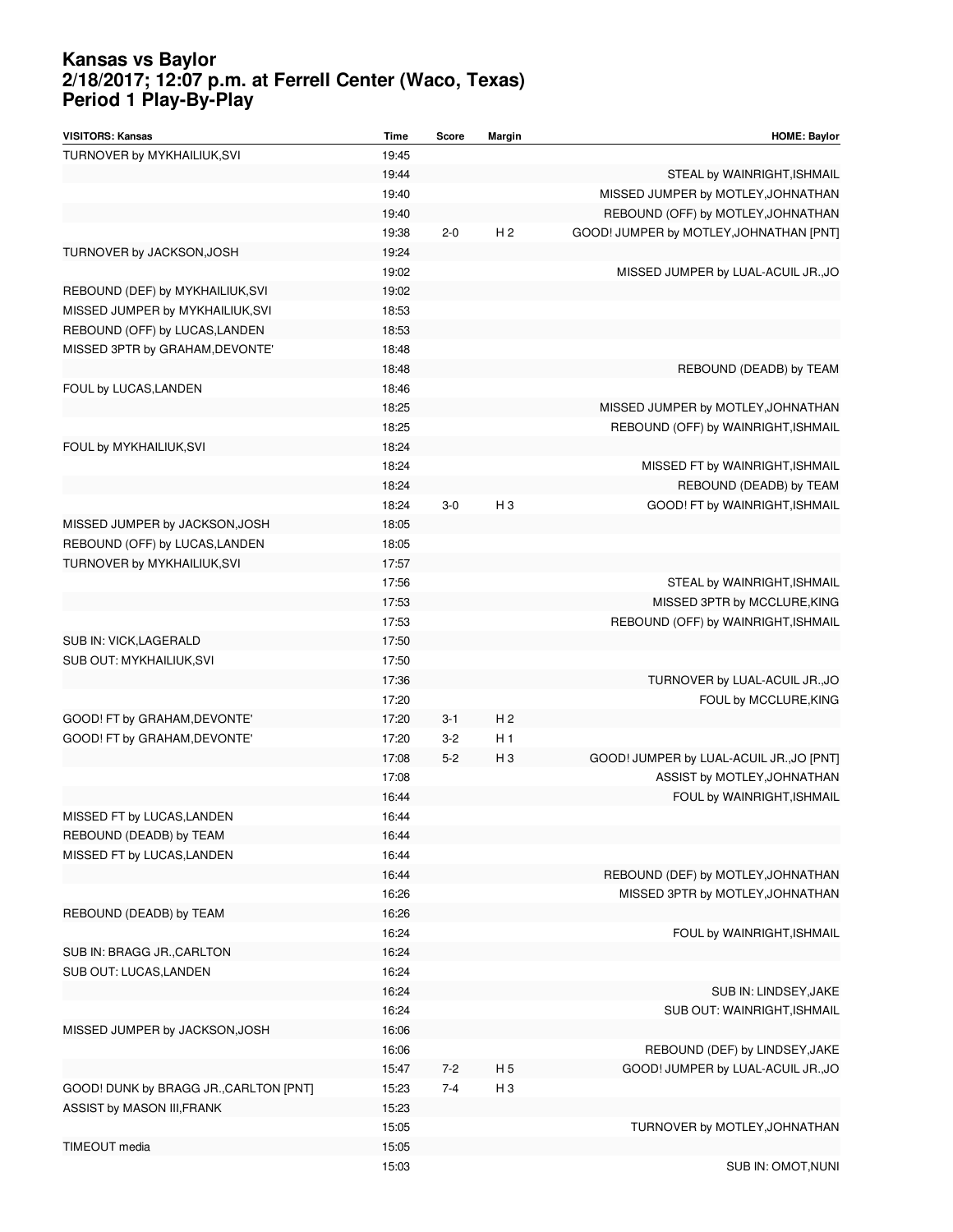| <b>VISITORS: Kansas</b>                | Time  | Score     | Margin         | <b>HOME: Baylor</b>                     |
|----------------------------------------|-------|-----------|----------------|-----------------------------------------|
|                                        | 15:03 |           |                | SUB OUT: MCCLURE, KING                  |
| MISSED JUMPER by BRAGG JR., CARLTON    | 14:38 |           |                |                                         |
|                                        | 14:38 |           |                | REBOUND (DEF) by LECOMTE, MANU          |
|                                        | 14:18 | $10 - 4$  | H <sub>6</sub> | GOOD! 3PTR by OMOT, NUNI                |
|                                        | 14:18 |           |                | ASSIST by MOTLEY, JOHNATHAN             |
| GOOD! JUMPER by JACKSON, JOSH [PNT]    | 13:59 | $10-6$    | H 4            |                                         |
| ASSIST by BRAGG JR., CARLTON           | 13:59 |           |                |                                         |
| FOUL by BRAGG JR., CARLTON             | 13:35 |           |                |                                         |
|                                        |       |           |                |                                         |
|                                        | 13:35 | $11 - 6$  | H <sub>5</sub> | GOOD! FT by MOTLEY, JOHNATHAN           |
|                                        | 13:35 | $12-6$    | H <sub>6</sub> | GOOD! FT by MOTLEY, JOHNATHAN           |
| MISSED JUMPER by MASON III, FRANK      | 13:17 |           |                |                                         |
|                                        | 13:17 |           |                | BLOCK by LUAL-ACUIL JR., JO             |
|                                        | 13:15 |           |                | REBOUND (DEF) by LUAL-ACUIL JR., JO     |
|                                        | 12:52 | $14-6$    | H <sub>8</sub> | GOOD! JUMPER by MOTLEY, JOHNATHAN [PNT] |
| FOUL by BRAGG JR., CARLTON             | 12:52 |           |                |                                         |
|                                        | 12:52 | $15-6$    | H 9            | GOOD! FT by MOTLEY, JOHNATHAN           |
| SUB IN: LUCAS, LANDEN                  | 12:52 |           |                |                                         |
| SUB OUT: BRAGG JR., CARLTON            | 12:52 |           |                |                                         |
| GOOD! 3PTR by VICK, LAGERALD           | 12:41 | $15-9$    | H <sub>6</sub> |                                         |
|                                        | 12:41 |           |                |                                         |
| ASSIST by JACKSON, JOSH                |       |           |                |                                         |
|                                        | 12:17 |           |                | MISSED JUMPER by LUAL-ACUIL JR., JO     |
| BLOCK by JACKSON, JOSH                 | 12:17 |           |                |                                         |
|                                        | 12:17 |           |                | REBOUND (OFF) by TEAM                   |
|                                        | 12:11 |           |                | SUB IN: MCCLURE, KING                   |
|                                        | 12:11 |           |                | SUB OUT: LECOMTE, MANU                  |
|                                        | 12:09 |           |                | MISSED JUMPER by MOTLEY, JOHNATHAN      |
| REBOUND (DEF) by MASON III, FRANK      | 12:09 |           |                |                                         |
| GOOD! JUMPER by MASON III, FRANK [PNT] | 12:01 | $15 - 11$ | H 4            |                                         |
|                                        | 12:01 |           |                | SUB IN: MASTON, TERRY                   |
|                                        | 12:01 |           |                | SUB OUT: LUAL-ACUIL JR., JO             |
|                                        | 11:47 |           |                | TURNOVER by MCCLURE, KING               |
|                                        | 11:42 |           |                |                                         |
| MISSED 3PTR by GRAHAM, DEVONTE'        |       |           |                |                                         |
| REBOUND (OFF) by JACKSON, JOSH         | 11:42 |           |                |                                         |
| MISSED 3PTR by MASON III, FRANK        | 11:32 |           |                |                                         |
|                                        | 11:32 |           |                | REBOUND (DEF) by OMOT, NUNI             |
|                                        | 11:15 |           |                | TURNOVER by LINDSEY, JAKE               |
| STEAL by JACKSON, JOSH                 | 11:13 |           |                |                                         |
| GOOD! DUNK by JACKSON, JOSH [FB/PNT]   | 11:10 | $15 - 13$ | H <sub>2</sub> |                                         |
| ASSIST by MASON III, FRANK             | 11:10 |           |                |                                         |
|                                        | 11:01 |           |                | TIMEOUT 30SEC                           |
|                                        | 11:01 |           |                | SUB IN: LECOMTE, MANU                   |
|                                        | 11:01 |           |                | SUB OUT: LINDSEY, JAKE                  |
|                                        | 10:35 |           |                | MISSED JUMPER by MOTLEY, JOHNATHAN      |
|                                        |       |           |                |                                         |
| BLOCK by JACKSON, JOSH                 | 10:35 |           |                |                                         |
| REBOUND (DEF) by GRAHAM, DEVONTE'      | 10:33 |           |                |                                         |
| MISSED 3PTR by VICK, LAGERALD          | 10:29 |           |                |                                         |
|                                        | 10:29 |           |                | REBOUND (DEF) by MCCLURE, KING          |
|                                        | 10:14 |           |                | MISSED 3PTR by LECOMTE, MANU            |
| REBOUND (DEADB) by TEAM                | 10:14 |           |                |                                         |
|                                        | 10:12 |           |                | FOUL by MASTON, TERRY                   |
| SUB IN: MYKHAILIUK, SVI                | 10:12 |           |                |                                         |
| SUB OUT: JACKSON, JOSH                 | 10:12 |           |                |                                         |
|                                        | 10:12 |           |                | SUB IN: WAINRIGHT, ISHMAIL              |
|                                        | 10:12 |           |                | SUB OUT: OMOT, NUNI                     |
| GOOD! LAYUP by LUCAS, LANDEN [PNT]     | 09:58 | $15 - 15$ | Т              |                                         |
|                                        |       |           |                |                                         |
| ASSIST by MASON III, FRANK             | 09:58 |           |                |                                         |
|                                        | 09:28 |           |                | MISSED JUMPER by MOTLEY, JOHNATHAN      |
|                                        | 09:28 |           |                | REBOUND (OFF) by MASTON, TERRY          |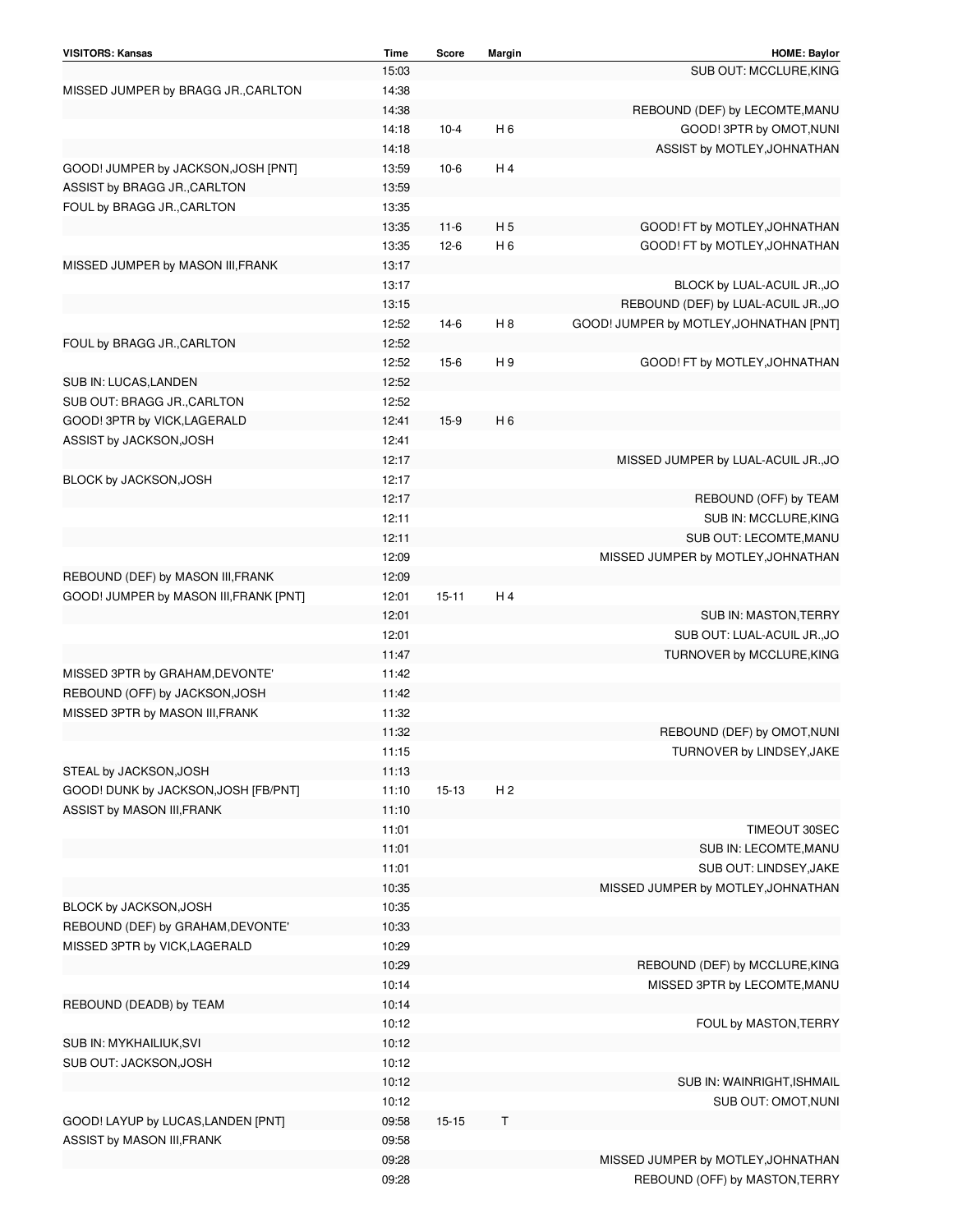| <b>VISITORS: Kansas</b>             | Time  | Score     | Margin         | <b>HOME: Baylor</b>                     |
|-------------------------------------|-------|-----------|----------------|-----------------------------------------|
|                                     | 09:28 |           |                | MISSED JUMPER by MASTON, TERRY          |
| BLOCK by LUCAS, LANDEN              | 09:28 |           |                |                                         |
|                                     | 09:28 |           |                | REBOUND (OFF) by TEAM                   |
|                                     | 09:26 | $18 - 15$ | $H_3$          | GOOD! 3PTR by LECOMTE, MANU             |
|                                     | 09:25 |           |                | ASSIST by MCCLURE, KING                 |
| MISSED 3PTR by MASON III, FRANK     | 09:06 |           |                |                                         |
|                                     | 09:06 |           |                | REBOUND (DEF) by MASTON, TERRY          |
|                                     | 08:57 | $20 - 15$ | H 5            | GOOD! JUMPER by MOTLEY, JOHNATHAN [PNT] |
|                                     | 08:57 |           |                | ASSIST by LECOMTE, MANU                 |
|                                     | 08:49 |           |                | FOUL by MCCLURE, KING                   |
|                                     |       |           |                |                                         |
| SUB IN: JACKSON,JOSH                | 08:49 |           |                |                                         |
| SUB OUT: MASON III, FRANK           | 08:49 |           |                |                                         |
| MISSED JUMPER by GRAHAM, DEVONTE'   | 08:46 |           |                |                                         |
|                                     | 08:45 |           |                | REBOUND (DEF) by MASTON, TERRY          |
|                                     | 08:36 |           |                | MISSED JUMPER by MASTON, TERRY          |
| REBOUND (DEF) by VICK, LAGERALD     | 08:35 |           |                |                                         |
|                                     | 08:32 |           |                | SUB IN: LUAL-ACUIL JR., JO              |
|                                     | 08:32 |           |                | SUB OUT: MOTLEY, JOHNATHAN              |
| MISSED JUMPER by VICK, LAGERALD     | 08:15 |           |                |                                         |
|                                     | 08:15 |           |                | REBOUND (DEF) by MASTON, TERRY          |
|                                     | 07:55 | $23 - 15$ | H 8            | GOOD! 3PTR by LECOMTE, MANU             |
|                                     | 07:55 |           |                | ASSIST by MCCLURE, KING                 |
| TIMEOUT 30SEC                       | 07:54 |           |                |                                         |
| SUB IN: MASON III, FRANK            | 07:53 |           |                |                                         |
| SUB OUT: GRAHAM, DEVONTE'           | 07:53 |           |                |                                         |
| GOOD! JUMPER by LUCAS, LANDEN [PNT] | 07:34 | $23 - 17$ | H <sub>6</sub> |                                         |
| ASSIST by MYKHAILIUK, SVI           | 07:34 |           |                |                                         |
|                                     | 07:12 |           |                | MISSED JUMPER by MASTON, TERRY          |
| BLOCK by JACKSON, JOSH              | 07:12 |           |                |                                         |
|                                     | 07:10 |           |                |                                         |
| REBOUND (DEF) by MYKHAILIUK, SVI    |       |           |                |                                         |
| GOOD! JUMPER by VICK,LAGERALD [PNT] | 06:49 | $23-19$   | H4             |                                         |
| ASSIST by JACKSON, JOSH             | 06:48 |           |                |                                         |
|                                     | 06:28 |           |                | TURNOVER by MASTON, TERRY               |
|                                     | 06:28 |           |                | SUB IN: MOTLEY, JOHNATHAN               |
|                                     | 06:28 |           |                | SUB IN: LINDSEY, JAKE                   |
|                                     | 06:28 |           |                | SUB OUT: MASTON, TERRY                  |
|                                     | 06:28 |           |                | SUB OUT: MCCLURE, KING                  |
| MISSED JUMPER by JACKSON, JOSH      | 06:16 |           |                |                                         |
|                                     | 06:16 |           |                | REBOUND (DEF) by MOTLEY, JOHNATHAN      |
|                                     | 06:06 |           |                | MISSED 3PTR by WAINRIGHT, ISHMAIL       |
| REBOUND (DEF) by LUCAS, LANDEN      | 06:06 |           |                |                                         |
| MISSED JUMPER by MASON III, FRANK   | 05:57 |           |                |                                         |
|                                     | 05:57 |           |                | REBOUND (DEF) by MOTLEY, JOHNATHAN      |
|                                     | 05:27 |           |                | MISSED JUMPER by MOTLEY, JOHNATHAN      |
|                                     | 05:27 |           |                | REBOUND (DEADB) by TEAM                 |
| FOUL by LUCAS, LANDEN               | 05:22 |           |                |                                         |
| SUB IN: GRAHAM, DEVONTE'            | 05:22 |           |                |                                         |
| SUB IN: LIGHTFOOT, MITCH            | 05:22 |           |                |                                         |
| SUB OUT: VICK, LAGERALD             | 05:22 |           |                |                                         |
|                                     |       |           |                |                                         |
| SUB OUT: LUCAS,LANDEN               | 05:22 |           |                |                                         |
|                                     | 05:19 |           |                | MISSED JUMPER by LECOMTE, MANU          |
| BLOCK by LIGHTFOOT, MITCH           | 05:19 |           |                |                                         |
|                                     | 05:18 |           |                | REBOUND (OFF) by TEAM                   |
|                                     | 05:15 |           |                | MISSED JUMPER by LUAL-ACUIL JR., JO     |
| REBOUND (DEF) by GRAHAM, DEVONTE'   | 05:15 |           |                |                                         |
| MISSED JUMPER by JACKSON, JOSH      | 04:50 |           |                |                                         |
|                                     | 04:50 |           |                | REBOUND (DEF) by TEAM                   |
|                                     | 04:35 | $26-19$   | H 7            | GOOD! 3PTR by LINDSEY, JAKE             |
|                                     |       |           |                |                                         |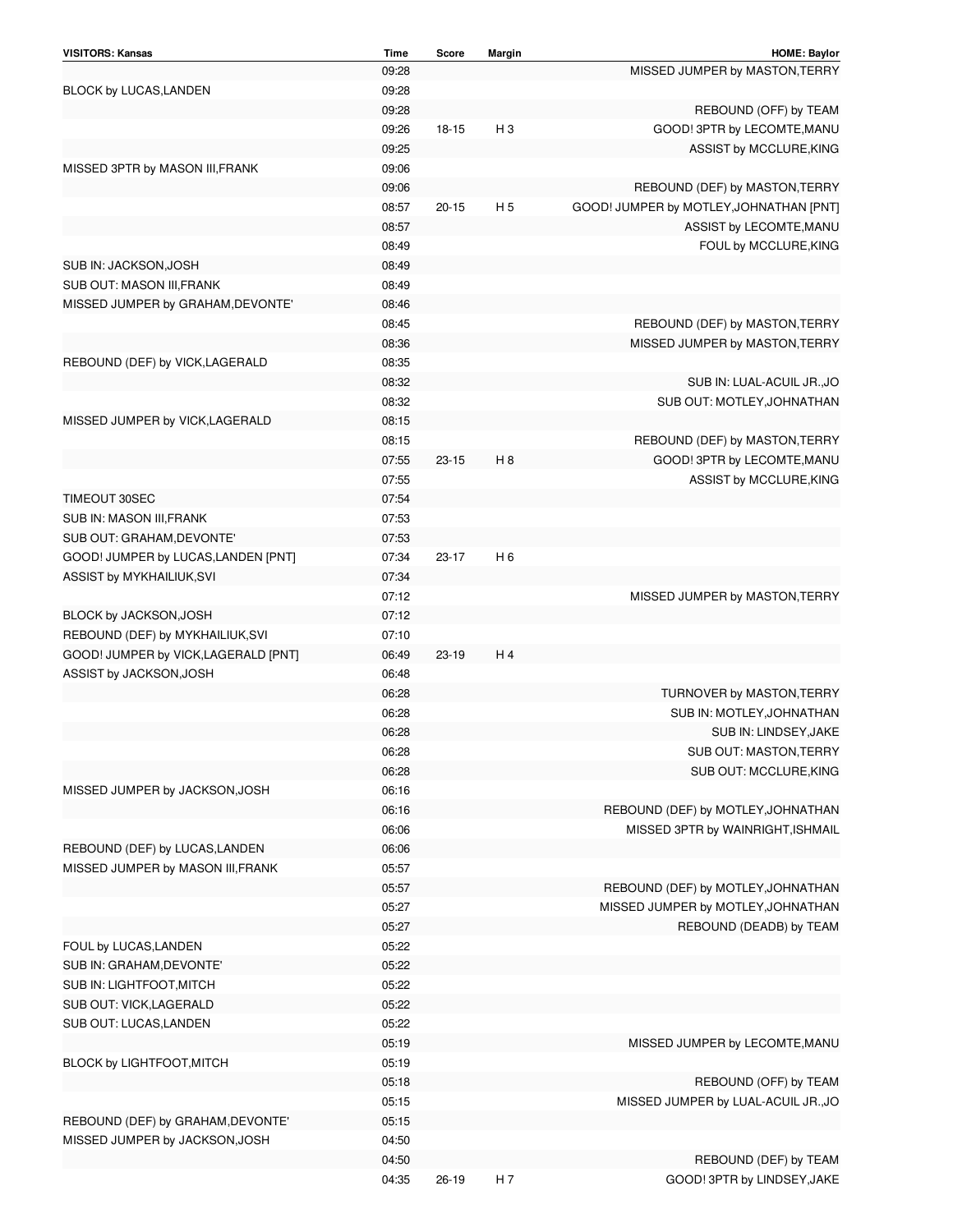| <b>VISITORS: Kansas</b>              | <b>Time</b> | Score     | Margin         | <b>HOME: Baylor</b>                    |
|--------------------------------------|-------------|-----------|----------------|----------------------------------------|
|                                      | 04:35       |           |                | ASSIST by WAINRIGHT, ISHMAIL           |
| MISSED 3PTR by MYKHAILIUK, SVI       | 04:23       |           |                |                                        |
|                                      | 04:23       |           |                | REBOUND (DEF) by LECOMTE, MANU         |
|                                      | 04:19       |           |                | TURNOVER by MOTLEY, JOHNATHAN          |
| STEAL by MASON III, FRANK            | 04:18       |           |                |                                        |
|                                      | 04:13       |           |                | FOUL by LECOMTE, MANU                  |
| GOOD! FT by MASON III, FRANK         | 04:13       | $26 - 20$ | H 6            |                                        |
| GOOD! FT by MASON III, FRANK         | 04:13       | $26 - 21$ | H <sub>5</sub> |                                        |
| SUB IN: VICK, LAGERALD               | 04:13       |           |                |                                        |
| SUB OUT: MYKHAILIUK, SVI             | 04:13       |           |                |                                        |
|                                      | 04:13       |           |                | SUB IN: OMOT, NUNI                     |
|                                      | 04:13       |           |                | SUB OUT: WAINRIGHT, ISHMAIL            |
| FOUL by JACKSON, JOSH                | 04:01       |           |                |                                        |
|                                      | 03:38       |           |                | MISSED 3PTR by LECOMTE, MANU           |
| REBOUND (DEF) by MASON III, FRANK    | 03:38       |           |                |                                        |
| GOOD! DUNK by JACKSON, JOSH [FB/PNT] | 03:31       | 26-23     | HЗ             |                                        |
| ASSIST by MASON III, FRANK           | 03:31       |           |                |                                        |
|                                      | 03:02       | 29-23     | H 6            | GOOD! 3PTR by LECOMTE, MANU            |
|                                      | 03:02       |           |                | ASSIST by LINDSEY, JAKE                |
| MISSED JUMPER by JACKSON, JOSH       | 02:46       |           |                |                                        |
|                                      | 02:46       |           |                | REBOUND (DEF) by TEAM                  |
|                                      | 02:43       |           |                | TIMEOUT media                          |
| SUB IN: MYKHAILIUK, SVI              | 02:43       |           |                |                                        |
| SUB OUT: JACKSON, JOSH               | 02:43       |           |                |                                        |
|                                      | 02:29       | $31 - 23$ | H 8            | GOOD! DUNK by OMOT, NUNI [PNT]         |
|                                      | 02:29       |           |                | ASSIST by LINDSEY, JAKE                |
| TURNOVER by VICK, LAGERALD           | 02:03       |           |                |                                        |
| SUB IN: JACKSON, JOSH                | 02:02       |           |                |                                        |
| SUB OUT: MYKHAILIUK, SVI             | 02:02       |           |                |                                        |
|                                      | 01:44       | 33-23     | H 10           | GOOD! DUNK by LUAL-ACUIL JR., JO [PNT] |
| TIMEOUT 30SEC                        | 01:43       |           |                |                                        |
| SUB IN: BRAGG JR., CARLTON           | 01:43       |           |                |                                        |
| SUB OUT: LIGHTFOOT, MITCH            | 01:43       |           |                |                                        |
| MISSED 3PTR by GRAHAM, DEVONTE'      | 01:29       |           |                |                                        |
|                                      | 01:29       |           |                | REBOUND (DEF) by MOTLEY, JOHNATHAN     |
|                                      | 00:55       | $35 - 23$ | H 12           | GOOD! JUMPER by LECOMTE, MANU [PNT]    |
|                                      | 00:55       |           |                | ASSIST by LINDSEY, JAKE                |
| GOOD! 3PTR by MASON III, FRANK       | 00:38       | 35-26     | H <sub>9</sub> |                                        |
|                                      | 00:05       |           |                | FOUL by MOTLEY, JOHNATHAN              |
|                                      | 00:05       |           |                | TURNOVER by MOTLEY, JOHNATHAN          |
| GOOD! 3PTR by JACKSON, JOSH          | 00:02       | 35-29     | H <sub>6</sub> |                                        |
| ASSIST by MASON III, FRANK           | 00:02       |           |                |                                        |
|                                      |             |           |                |                                        |

Kansas 29, Baylor 35

| Period 1-only | In . | Off | 2nd              | Fast |                    |                        |
|---------------|------|-----|------------------|------|--------------------|------------------------|
|               |      |     | Paint T/O Chance |      | <b>Break</b> Bench |                        |
| KU            | 16.  | - 9 |                  | 4    |                    | Score tied - 2 times   |
| BU            | 14   | 4   | <b>6</b>         |      |                    | Lead changed - 0 times |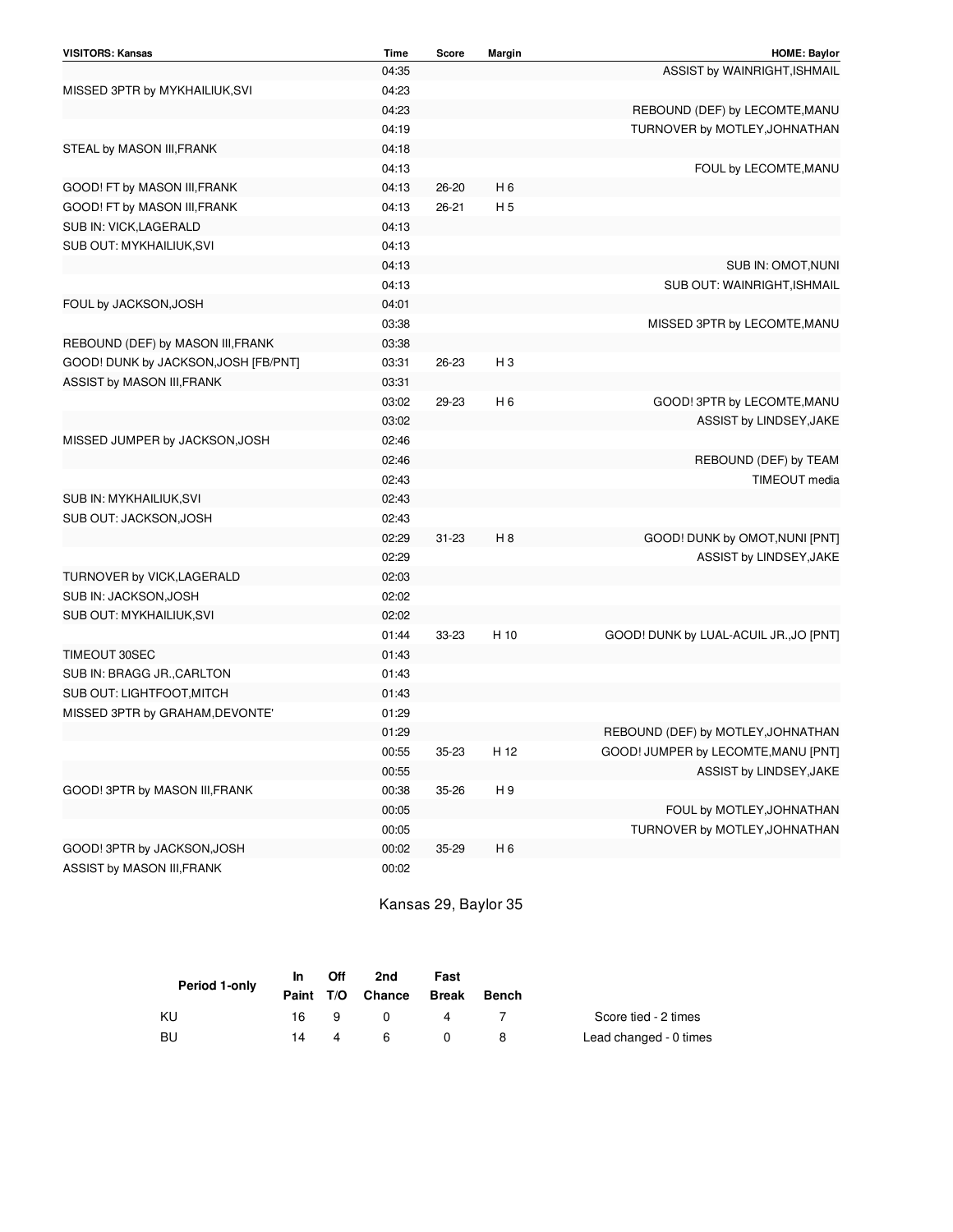#### **Official Basketball Box Score -- Game Totals -- Second Half Statistics Kansas vs Baylor 2/18/2017 12:07 p.m. at Ferrell Center (Waco, Texas)**

### **Kansas 38 • 24-3 (12-2) #3/3**

|                       |                           |                                | Total   | 3-Ptr                   |         |          | Rebounds |     |           |          |          |          |          |         |          |
|-----------------------|---------------------------|--------------------------------|---------|-------------------------|---------|----------|----------|-----|-----------|----------|----------|----------|----------|---------|----------|
|                       | ## Player                 |                                | FG-FGA  | FG-FGA                  | FT-FTA  | Off      | Def      | Tot | <b>PF</b> | TP.      | A        | TO       |          | Blk Stl | Min      |
| 00                    | <b>MASON III, FRANK</b>   | g                              | $5-6$   | $0 - 0$                 | $6-6$   | 0        | 0        | 0   | 0         | 16       | З        |          | 0        |         | 20       |
| 04                    | GRAHAM, DEVONTE'          | g                              | 1-8     | 1-6                     | $2 - 2$ |          | 4        | 5   | 0         | 5        | 4        |          | $\Omega$ |         | 20       |
| 10                    | <b>MYKHAILIUK, SVI</b>    | g                              | 1-4     | 1-4                     | $0-0$   |          |          | 2   |           | 3        | 0        | 0        | 0        | 0       | 13       |
| 11                    | JACKSON, JOSH             | g                              | $3-5$   | $0 - 0$                 | 1-2     | $\Omega$ | $\Omega$ | 0   | 3         | 7        | 0        | 0        |          | 0       | 14       |
| 33                    | LUCAS, LANDEN             | c                              | 1-2     | $0-0$                   | $2 - 2$ | 4        | $\Omega$ | 4   | 2         | 4        |          | 3        | 2        |         | 20       |
| 02                    | VICK, LAGERALD            |                                | $1 - 1$ | $0-0$                   | 1-2     |          | 4        | 5   |           | 3        |          | 0        | $\Omega$ | 0       | 13       |
| 15.                   | <b>BRAGG JR., CARLTON</b> |                                | $0-0$   | $0-0$                   | $0-0$   | 0        | $\Omega$ | 0   | 0         | 0        | 0        | $\Omega$ | 0        | 0       | 0        |
| 44                    | LIGHTFOOT, MITCH          |                                | $0 - 0$ | $0 - 0$                 | $0-0$   | 0        | $\Omega$ | 0   | 0         | $\Omega$ | $\Omega$ | $\Omega$ | $\Omega$ | 0       | $\Omega$ |
|                       | <b>TEAM</b>               |                                |         |                         |         | 0        | $\Omega$ | 0   | 0         |          |          | 0        |          |         |          |
|                       | Totals                    |                                | 12-26   | $2 - 10$                | 12-14   | 7        | 9        | 16  |           | 38       | 9        | 5        | 3        | 3       | 100      |
| FG %<br>3FG %<br>FT % | Half:<br>Half:<br>Half:   | 12-26<br>$2 - 10$<br>$12 - 14$ |         | 46.2%<br>30.0%<br>85.7% |         |          |          |     |           |          |          |          |          |         |          |

### **Baylor 30 • 22-5 (9-5) #4/4**

|                      | <b>DAVIOF 30 • 22-9 (9-9) #4/4</b> |                             |          |                         |         |                |                |          |                |                 |              |                |          |                |     |
|----------------------|------------------------------------|-----------------------------|----------|-------------------------|---------|----------------|----------------|----------|----------------|-----------------|--------------|----------------|----------|----------------|-----|
|                      |                                    |                             | Total    | 3-Ptr                   |         |                | Rebounds       |          |                |                 |              |                |          |                |     |
|                      | ## Player                          |                             | FG-FGA   | FG-FGA                  | FT-FTA  | Off            | Def            | Totl     | <b>PF</b>      | TPI             | A            | TO             |          | <b>Blk Stl</b> | Min |
| 00                   | LUAL-ACUIL JR., JO                 |                             | $1 - 2$  | $0-0$                   | $3 - 4$ | 0              |                |          | 2              | 5               |              |                | 0        |                | 19  |
| 05                   | MOTLEY, JOHNATHAN                  |                             | $5 - 11$ | $0 - 1$                 | $0 - 0$ | $\overline{2}$ | $\overline{2}$ | 4        | $\overline{2}$ | 10              | 2            | 3              |          | 0              | 19  |
| 20                   | LECOMTE, MANU                      | g                           | $2 - 7$  | 1-4                     | $0-0$   | 0              |                |          |                | 5               |              |                | $\Omega$ | 0              | 20  |
| 22                   | MCCLURE, KING                      | g                           | 2-2      | $1 - 1$                 | $2 - 2$ | $\Omega$       | 0              | 0        | 2              | 7               |              | $\overline{2}$ | $\Omega$ | $\Omega$       | 11  |
| 24                   | WAINRIGHT, ISHMAIL                 | g                           | 1-1      | 1-1                     | $0-0$   | $\overline{2}$ | $\mathbf 0$    | 2        | 2              | 3               | <sup>0</sup> | $\Omega$       | 0        |                | 14  |
| 03                   | LINDSEY, JAKE                      |                             | $0 - 1$  | $0 - 0$                 | $0 - 0$ | $\Omega$       |                |          | 0              | 0               | 4            |                | $\Omega$ | $\Omega$       | 13  |
| 21                   | <b>OMOT, NUNI</b>                  |                             | $0 - 1$  | $0 - 1$                 | $0 - 0$ | 0              |                |          | 0              | 0               | $\Omega$     |                | 0        | $\Omega$       | 3   |
| 31                   | <b>MASTON, TERRY</b>               |                             | 0-0      | $0 - 0$                 | $0 - 0$ | $\Omega$       | $\mathbf 0$    | $\Omega$ | $\overline{2}$ | 0               | 0            | $\Omega$       | $\Omega$ | $\Omega$       |     |
|                      | <b>TEAM</b>                        |                             |          |                         |         |                | 2              | 3        | $\Omega$       |                 |              | 0              |          |                |     |
|                      | Totals                             |                             | 11-25    | $3 - 8$                 | $5-6$   | 5              | 8              | 13       | 11             | 30 <sup>°</sup> | 8            | 9              |          |                | 100 |
| FG %<br>3FG %<br>FT% | Half:<br>Half:<br>Half:            | $11 - 25$<br>$3-8$<br>$5-6$ |          | 44.0%<br>50.0%<br>83.3% |         |                |                |          |                |                 |              |                |          |                |     |

Officials: R- Joe DeRosa, U1- Mike Stuart, U2- Bert Smith Technical Fouls: Kansas- None. Baylor- None.

| Score by periods | 1st      | 2nd      | ⊤otal |
|------------------|----------|----------|-------|
| Kansas           | ററ<br>∠ວ | ററ<br>JС |       |
| Rω               | ບບ       |          | 65    |

| Points |    |       | In Off 2nd Fast<br>Paint T/O Chance Break Bench |   |              |
|--------|----|-------|-------------------------------------------------|---|--------------|
|        |    |       |                                                 |   |              |
| KU.    |    |       | 20 11 11 0                                      |   | $\mathbf{R}$ |
| - BU   | 12 | - 8 - | - 8                                             | Δ | $^{\prime}$  |

Last FG - KU 2nd-02:38, BU 2nd-04:18.

KU led for 2:21. BU led for 13:55. Game was tied for 3:44.

Score tied - 3 times Lead changed - 3 times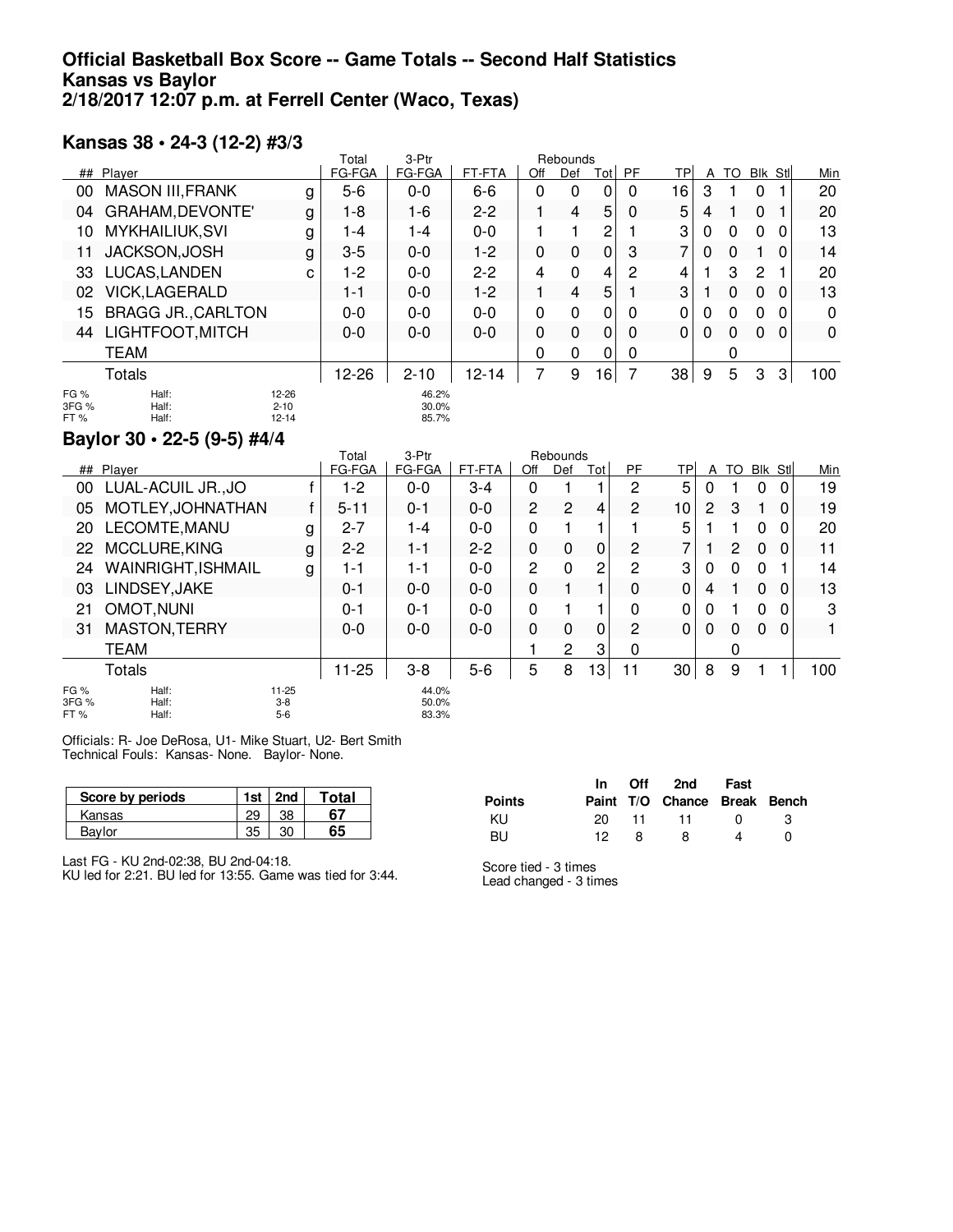#### **Kansas vs Baylor 2/18/2017; 12:07 p.m. at Ferrell Center (Waco, Texas) Period 2 Play-By-Play**

| <b>VISITORS: Kansas</b>                | <b>Time</b> | Score | Margin         | <b>HOME: Baylor</b>                       |
|----------------------------------------|-------------|-------|----------------|-------------------------------------------|
|                                        | 19:35       |       |                | MISSED JUMPER by MOTLEY, JOHNATHAN        |
|                                        | 19:35       |       |                | REBOUND (OFF) by MOTLEY, JOHNATHAN        |
| FOUL by JACKSON, JOSH                  | 19:34       |       |                |                                           |
|                                        | 19:15       |       |                | MISSED 3PTR by LECOMTE, MANU              |
|                                        | 19:15       |       |                | REBOUND (OFF) by WAINRIGHT, ISHMAIL       |
|                                        | 19:06       |       |                | TURNOVER by MCCLURE, KING                 |
| STEAL by LUCAS, LANDEN                 | 19:04       |       |                |                                           |
| GOOD! DUNK by LUCAS, LANDEN [PNT]      | 18:55       | 35-31 | H 4            |                                           |
| ASSIST by GRAHAM, DEVONTE'             | 18:54       |       |                |                                           |
|                                        | 18:25       | 37-31 | H 6            | GOOD! JUMPER by MCCLURE, KING [PNT]       |
|                                        | 18:25       |       |                | ASSIST by MOTLEY, JOHNATHAN               |
| GOOD! DUNK by JACKSON, JOSH [PNT]      | 18:10       | 37-33 | H 4            |                                           |
| ASSIST by MASON III, FRANK             | 18:10       |       |                |                                           |
|                                        | 17:41       | 39-33 | H 6            | GOOD! JUMPER by MOTLEY, JOHNATHAN         |
|                                        | 17:41       |       |                | ASSIST by MCCLURE, KING                   |
| GOOD! JUMPER by MASON III, FRANK [PNT] | 17:23       | 39-35 | H 4            |                                           |
| ASSIST by LUCAS, LANDEN                | 17:23       |       |                |                                           |
|                                        | 16:54       |       |                | MISSED 3PTR by MOTLEY, JOHNATHAN          |
| REBOUND (DEF) by MYKHAILIUK, SVI       | 16:54       |       |                |                                           |
| MISSED 3PTR by MYKHAILIUK, SVI         | 16:42       |       |                |                                           |
| REBOUND (OFF) by LUCAS, LANDEN         | 16:42       |       |                |                                           |
| TURNOVER by LUCAS, LANDEN              | 16:38       |       |                |                                           |
|                                        | 16:38       |       |                | SUB IN: LINDSEY, JAKE                     |
|                                        | 16:38       |       |                | SUB OUT: MCCLURE, KING                    |
|                                        | 16:25       | 41-35 | H 6            | GOOD! JUMPER by MOTLEY, JOHNATHAN [PNT]   |
| GOOD! 3PTR by GRAHAM, DEVONTE'         | 16:08       | 41-38 | H <sub>3</sub> |                                           |
|                                        | 15:42       |       |                | FOUL by MOTLEY, JOHNATHAN                 |
|                                        | 15:42       |       |                | TURNOVER by MOTLEY, JOHNATHAN             |
| TIMEOUT MEDIA                          | 15:42       |       |                |                                           |
| TURNOVER by LUCAS, LANDEN              | 15:24       |       |                |                                           |
|                                        | 15:23       |       |                | STEAL by WAINRIGHT, ISHMAIL               |
| FOUL by MYKHAILIUK, SVI                | 14:54       |       |                |                                           |
|                                        | 14:54       |       |                | MISSED FT by LUAL-ACUIL JR., JO           |
|                                        | 14:54       |       |                | REBOUND (DEADB) by TEAM                   |
|                                        | 14:54       | 42-38 | H 4            | GOOD! FT by LUAL-ACUIL JR., JO            |
| SUB IN: VICK, LAGERALD                 | 14:54       |       |                |                                           |
| SUB OUT: MYKHAILIUK, SVI               | 14:54       |       |                |                                           |
| MISSED JUMPER by JACKSON, JOSH         | 14:35       |       |                |                                           |
|                                        | 14:35       |       |                | REBOUND (DEF) by MOTLEY, JOHNATHAN        |
|                                        | 14:25       | 44-38 | H 6            | GOOD! DUNK by LUAL-ACUIL JR., JO [FB/PNT] |
|                                        | 14:25       |       |                | ASSIST by LINDSEY, JAKE                   |
| MISSED 3PTR by GRAHAM, DEVONTE'        | 14:07       |       |                |                                           |
| REBOUND (OFF) by GRAHAM, DEVONTE'      | 14:07       |       |                |                                           |
| GOOD! JUMPER by MASON III, FRANK [PNT] | 13:59       | 44-40 | H 4            |                                           |
|                                        | 13:59       |       |                | FOUL by WAINRIGHT, ISHMAIL                |
| GOOD! FT by MASON III, FRANK           | 13:59       | 44-41 | $H_3$          |                                           |
|                                        | 13:39       |       |                | TURNOVER by MOTLEY, JOHNATHAN             |
| TURNOVER by MASON III, FRANK           | 13:32       |       |                |                                           |
|                                        | 13:29       |       |                | MISSED JUMPER by LINDSEY, JAKE            |
| BLOCK by JACKSON, JOSH                 | 13:29       |       |                |                                           |
|                                        | 13:29       |       |                | REBOUND (OFF) by TEAM                     |
|                                        | 13:29       |       |                | SUB IN: MASTON, TERRY                     |
|                                        | 13:29       |       |                | SUB IN: OMOT, NUNI                        |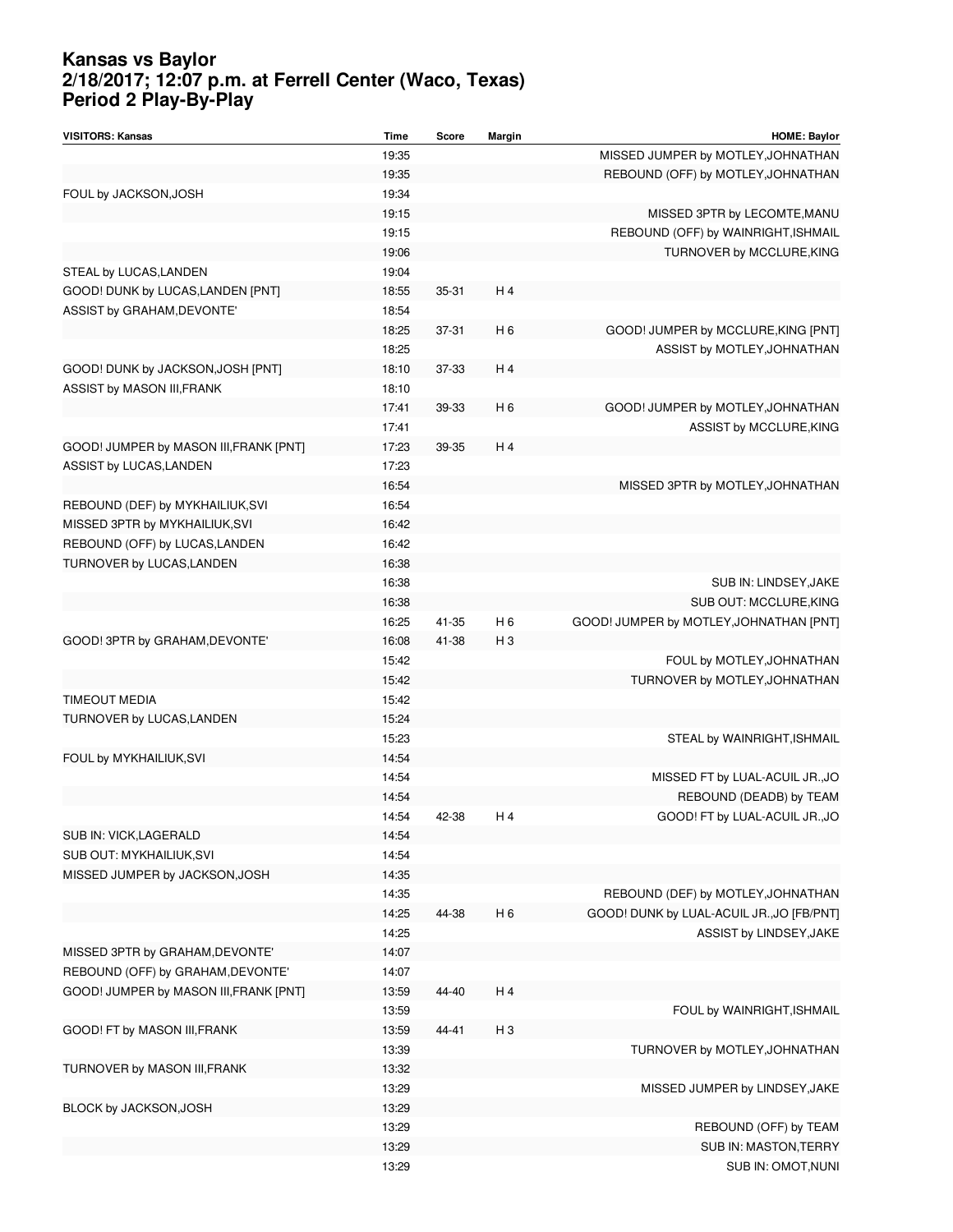| <b>VISITORS: Kansas</b>                | <b>Time</b> | Score | Margin         | <b>HOME: Baylor</b>                 |
|----------------------------------------|-------------|-------|----------------|-------------------------------------|
|                                        | 13:29       |       |                | SUB OUT: LUAL-ACUIL JR., JO         |
|                                        | 13:29       |       |                | SUB OUT: WAINRIGHT, ISHMAIL         |
|                                        | 13:26       | 47-41 | H 6            | GOOD! 3PTR by LECOMTE, MANU         |
|                                        | 13:26       |       |                | ASSIST by LINDSEY, JAKE             |
| GOOD! JUMPER by MASON III, FRANK [PNT] | 13:08       | 47-43 | H 4            |                                     |
| ASSIST by VICK, LAGERALD               | 13:08       |       |                |                                     |
|                                        | 13:08       |       |                | FOUL by MASTON, TERRY               |
| GOOD! FT by MASON III, FRANK           | 13:08       | 47-44 | H <sub>3</sub> |                                     |
|                                        | 12:57       |       |                | TURNOVER by LINDSEY, JAKE           |
|                                        | 12:53       |       |                | FOUL by MASTON, TERRY               |
|                                        | 12:53       | 47-45 | H <sub>2</sub> |                                     |
| GOOD! FT by JACKSON, JOSH              |             |       |                |                                     |
| MISSED FT by JACKSON, JOSH             | 12:53       |       |                |                                     |
|                                        | 12:53       |       |                | REBOUND (DEF) by OMOT, NUNI         |
| FOUL by JACKSON, JOSH                  | 12:49       |       |                |                                     |
| SUB IN: MYKHAILIUK, SVI                | 12:49       |       |                |                                     |
| SUB OUT: JACKSON, JOSH                 | 12:49       |       |                |                                     |
|                                        | 12:25       |       |                | MISSED JUMPER by MOTLEY, JOHNATHAN  |
| REBOUND (DEF) by VICK, LAGERALD        | 12:25       |       |                |                                     |
|                                        | 12:22       |       |                | SUB IN: WAINRIGHT, ISHMAIL          |
|                                        | 12:22       |       |                | SUB IN: LUAL-ACUIL JR., JO          |
|                                        | 12:22       |       |                | SUB OUT: MASTON, TERRY              |
|                                        | 12:22       |       |                | SUB OUT: MOTLEY, JOHNATHAN          |
| MISSED 3PTR by GRAHAM, DEVONTE'        | 12:06       |       |                |                                     |
|                                        | 12:06       |       |                | REBOUND (DEF) by TEAM               |
|                                        | 11:34       |       |                | TURNOVER by LECOMTE, MANU           |
| MISSED LAYUP by MASON III, FRANK       | 11:29       |       |                |                                     |
| REBOUND (OFF) by VICK, LAGERALD        | 11:29       |       |                |                                     |
| GOOD! JUMPER by VICK, LAGERALD [PNT]   | 11:23       | 47-47 | Τ              |                                     |
|                                        |             |       |                |                                     |
|                                        | 11:16       |       |                | <b>TIMEOUT MEDIA</b>                |
|                                        | 11:16       |       |                | SUB IN: MOTLEY, JOHNATHAN           |
|                                        | 11:16       |       |                | SUB OUT: WAINRIGHT, ISHMAIL         |
|                                        | 11:14       |       |                | TURNOVER by OMOT, NUNI              |
| STEAL by MASON III, FRANK              | 11:13       |       |                |                                     |
| MISSED 3PTR by GRAHAM, DEVONTE'        | 11:09       |       |                |                                     |
| REBOUND (OFF) by MYKHAILIUK, SVI       | 11:09       |       |                |                                     |
| GOOD! JUMPER by MASON III, FRANK [PNT] | 10:56       | 47-49 | V <sub>2</sub> |                                     |
| ASSIST by GRAHAM, DEVONTE'             | 10:56       |       |                |                                     |
|                                        | 10:23       |       |                | MISSED 3PTR by OMOT, NUNI           |
| REBOUND (DEF) by VICK, LAGERALD        | 10:23       |       |                |                                     |
| GOOD! 3PTR by MYKHAILIUK, SVI          | 10:18       | 47-52 | V <sub>5</sub> |                                     |
| ASSIST by GRAHAM, DEVONTE'             | 10:18       |       |                |                                     |
|                                        | 10:07       |       |                | TIMEOUT 30SEC                       |
|                                        | 10:07       |       |                | SUB IN: MCCLURE, KING               |
|                                        | 10:07       |       |                | SUB IN: WAINRIGHT, ISHMAIL          |
|                                        | 10:07       |       |                | SUB OUT: LINDSEY, JAKE              |
|                                        | 10:07       |       |                | SUB OUT: OMOT, NUNI                 |
|                                        | 09:56       |       |                |                                     |
|                                        |             |       |                | TURNOVER by LUAL-ACUIL JR., JO      |
| MISSED JUMPER by GRAHAM, DEVONTE'      | 09:38       |       |                |                                     |
| REBOUND (OFF) by LUCAS, LANDEN         | 09:38       |       |                |                                     |
| MISSED TIPIN by LUCAS, LANDEN          | 09:33       |       |                |                                     |
|                                        | 09:33       |       |                | REBOUND (DEF) by LUAL-ACUIL JR., JO |
|                                        | 09:27       |       |                | MISSED JUMPER by MOTLEY, JOHNATHAN  |
| REBOUND (DEF) by GRAHAM, DEVONTE'      | 09:27       |       |                |                                     |
| FOUL by LUCAS, LANDEN                  | 09:13       |       |                |                                     |
| MISSED 3PTR by MYKHAILIUK, SVI         | 09:13       |       |                |                                     |
|                                        | 09:13       |       |                | REBOUND (DEF) by MOTLEY, JOHNATHAN  |
|                                        | 08:49       |       |                | MISSED JUMPER by MOTLEY, JOHNATHAN  |
| BLOCK by LUCAS, LANDEN                 | 08:49       |       |                |                                     |
|                                        |             |       |                |                                     |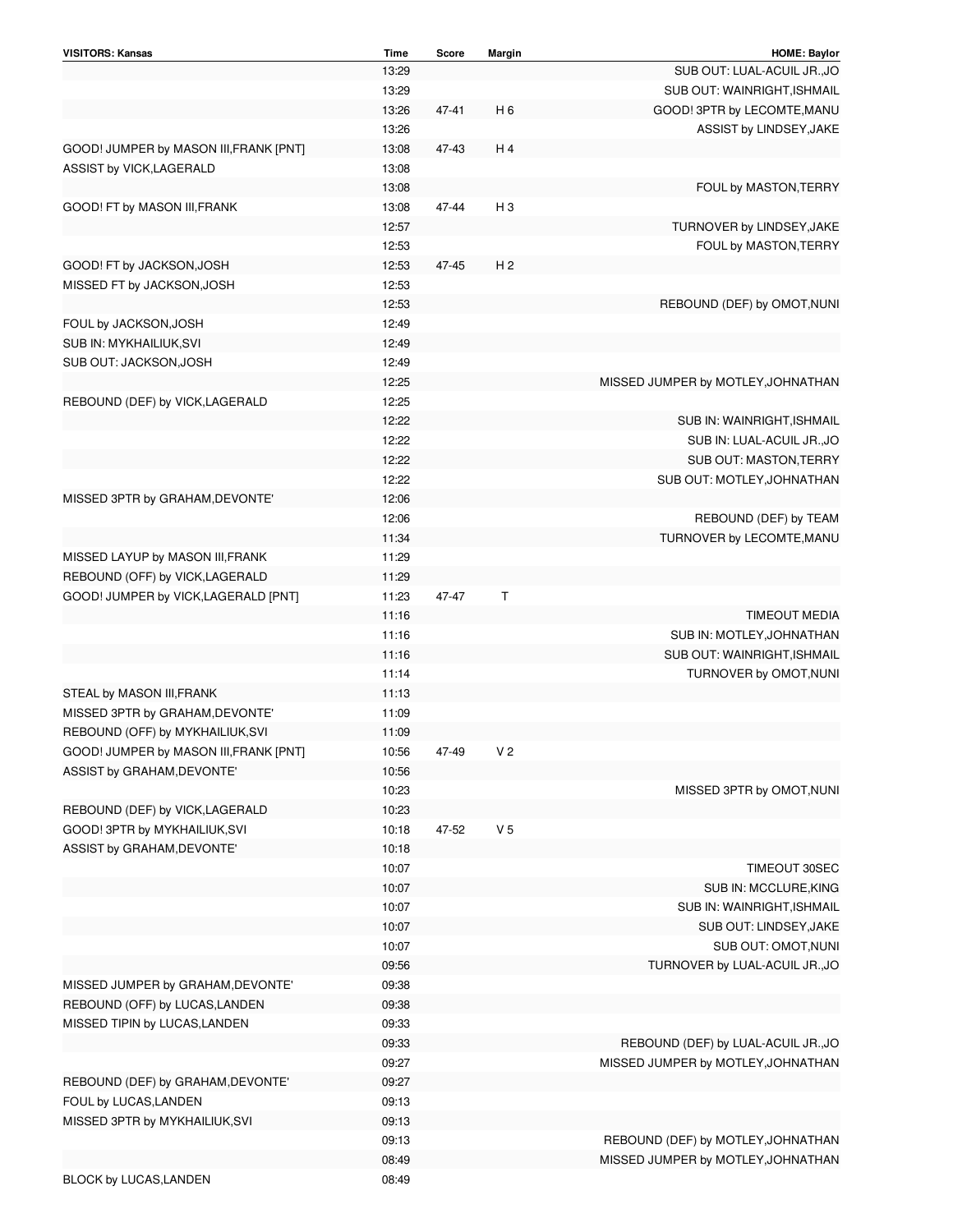| <b>VISITORS: Kansas</b>                | <b>Time</b> | Score     | Margin         | <b>HOME: Baylor</b>                     |
|----------------------------------------|-------------|-----------|----------------|-----------------------------------------|
|                                        | 08:48       |           |                | REBOUND (OFF) by MOTLEY, JOHNATHAN      |
|                                        | 08:46       | 49-52     | V3             | GOOD! JUMPER by MOTLEY, JOHNATHAN [PNT] |
|                                        | 08:37       | $52 - 52$ | Τ              | GOOD! 3PTR by WAINRIGHT, ISHMAIL        |
|                                        | 08:37       |           |                | ASSIST by LECOMTE, MANU                 |
| TURNOVER by LUCAS, LANDEN              | 08:01       |           |                |                                         |
| SUB IN: JACKSON, JOSH                  | 08:01       |           |                |                                         |
| SUB OUT: VICK, LAGERALD                | 08:01       |           |                |                                         |
|                                        | 07:46       |           |                | MISSED JUMPER by MOTLEY, JOHNATHAN      |
| REBOUND (DEF) by VICK, LAGERALD        | 07:46       |           |                |                                         |
| MISSED 3PTR by MYKHAILIUK, SVI         | 07:40       |           |                |                                         |
|                                        | 07:40       |           |                | REBOUND (DEF) by LECOMTE, MANU          |
|                                        | 07:34       | 54-52     | H <sub>2</sub> | GOOD! JUMPER by LECOMTE, MANU [FB/PNT]  |
| <b>TIMEOUT</b> media                   | 07:34       |           |                |                                         |
| SUB IN: BRAGG JR., CARLTON             | 07:34       |           |                |                                         |
| SUB OUT: LUCAS, LANDEN                 | 07:34       |           |                |                                         |
|                                        | 07:34       |           |                | SUB OUT: MCCLURE, KING                  |
|                                        | 07:34       |           |                | SUB OUT: WAINRIGHT, ISHMAIL             |
| SUB IN: LUCAS, LANDEN                  | 07:31       |           |                |                                         |
| SUB OUT: BRAGG JR., CARLTON            | 07:31       |           |                |                                         |
|                                        | 07:31       |           |                | SUB IN: WAINRIGHT, ISHMAIL              |
|                                        | 07:31       |           |                | SUB IN: MCCLURE, KING                   |
| MISSED JUMPER by JACKSON, JOSH         | 07:19       |           |                |                                         |
|                                        | 07:18       |           |                | BLOCK by MOTLEY, JOHNATHAN              |
|                                        | 07:17       |           |                | REBOUND (DEF) by TEAM                   |
| FOUL by JACKSON, JOSH                  | 06:59       |           |                |                                         |
|                                        | 06:59       | 55-52     | H <sub>3</sub> | GOOD! FT by LUAL-ACUIL JR., JO          |
|                                        | 06:59       | 56-52     | H 4            |                                         |
|                                        | 06:59       |           |                | GOOD! FT by LUAL-ACUIL JR., JO          |
| SUB IN: VICK, LAGERALD                 |             |           |                |                                         |
| SUB OUT: JACKSON, JOSH                 | 06:59       |           |                |                                         |
|                                        | 06:31       |           |                | FOUL by WAINRIGHT, ISHMAIL              |
| GOOD! FT by MASON III, FRANK           | 06:31       | 56-53     | H <sub>3</sub> |                                         |
| GOOD! FT by MASON III, FRANK           | 06:31       | 56-54     | H <sub>2</sub> |                                         |
|                                        | 06:31       |           |                | SUB IN: LINDSEY, JAKE                   |
|                                        | 06:31       |           |                | SUB OUT: WAINRIGHT, ISHMAIL             |
| FOUL by VICK, LAGERALD                 | 06:15       |           |                |                                         |
|                                        | 06:13       | 58-54     | H 4            | GOOD! JUMPER by MOTLEY, JOHNATHAN [PNT] |
|                                        | 06:13       |           |                | ASSIST by LINDSEY, JAKE                 |
|                                        | 05:58       |           |                | FOUL by LUAL-ACUIL JR., JO              |
|                                        | 05:43       |           |                | FOUL by MCCLURE, KING                   |
| MISSED FT by VICK, LAGERALD            | 05:43       |           |                |                                         |
| REBOUND (DEADB) by TEAM                | 05:43       |           |                |                                         |
| GOOD! FT by VICK, LAGERALD             | 05:43       | 58-55     | $H_3$          |                                         |
|                                        | 05:28       |           |                | MISSED 3PTR by LECOMTE, MANU            |
| REBOUND (DEF) by GRAHAM, DEVONTE'      | 05:28       |           |                |                                         |
|                                        | 05:19       |           |                | FOUL by LUAL-ACUIL JR., JO              |
| GOOD! FT by MASON III, FRANK           | 05:19       | 58-56     | H <sub>2</sub> |                                         |
| GOOD! FT by MASON III, FRANK           | 05:19       | 58-57     | H <sub>1</sub> |                                         |
| SUB IN: JACKSON, JOSH                  | 05:19       |           |                |                                         |
| SUB OUT: MYKHAILIUK, SVI               | 05:19       |           |                |                                         |
|                                        | 05:03       | 61-57     | H 4            | GOOD! 3PTR by MCCLURE, KING             |
|                                        | 05:03       |           |                | ASSIST by MOTLEY, JOHNATHAN             |
| TURNOVER by GRAHAM, DEVONTE'           | 04:37       |           |                |                                         |
|                                        | 04:18       | 63-57     | H 6            | GOOD! JUMPER by MOTLEY, JOHNATHAN       |
|                                        | 04:18       |           |                | ASSIST by LINDSEY, JAKE                 |
| TIMEOUT 30SEC                          | 04:11       |           |                |                                         |
| GOOD! JUMPER by MASON III, FRANK [PNT] | 03:55       | 63-59     | H 4            |                                         |
| ASSIST by GRAHAM, DEVONTE'             | 03:55       |           |                |                                         |
| FOUL by LUCAS, LANDEN                  | 03:34       |           |                |                                         |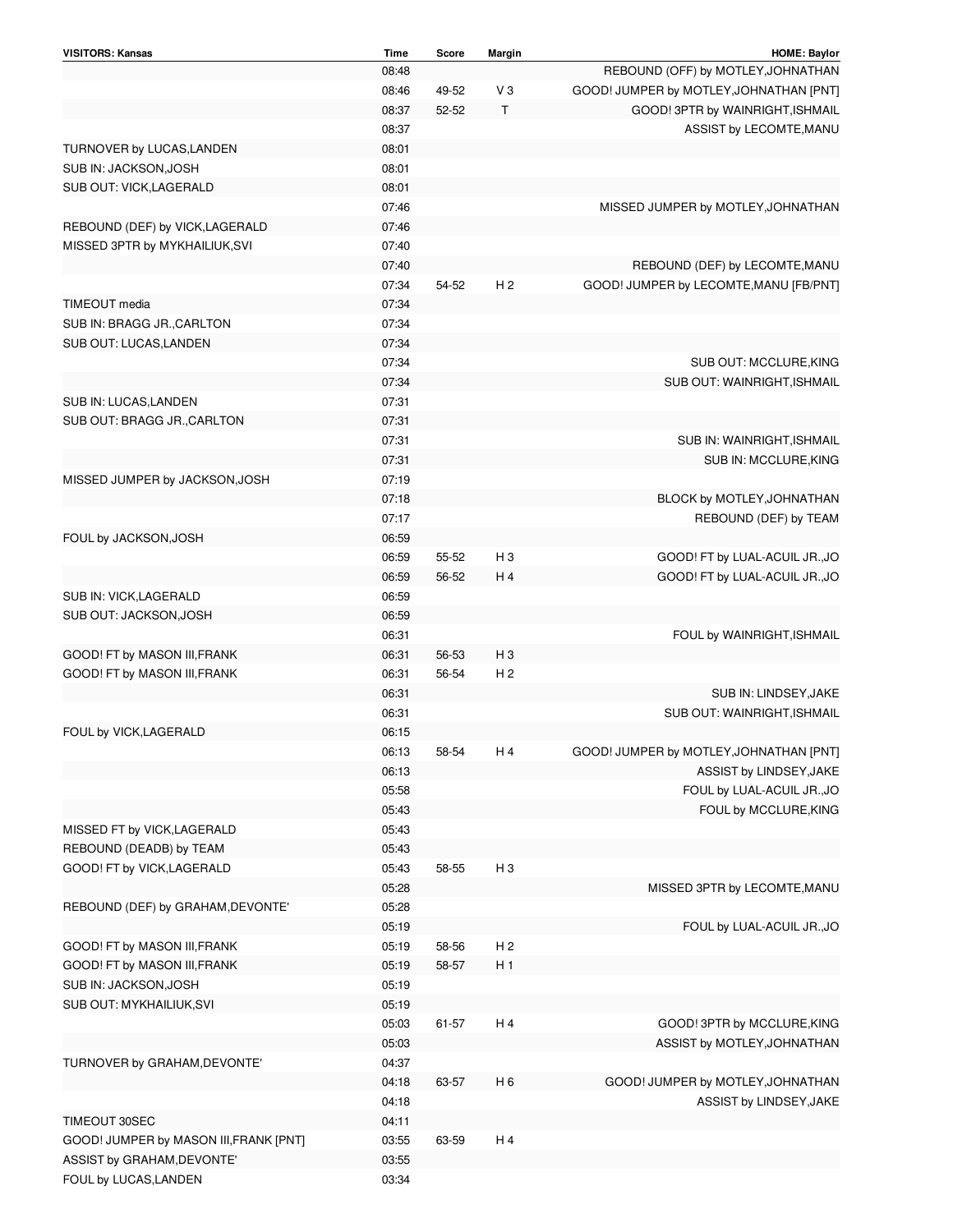| <b>VISITORS: Kansas</b>            | <b>Time</b> | Score | <b>Margin</b>  | <b>HOME: Baylor</b>                 |
|------------------------------------|-------------|-------|----------------|-------------------------------------|
|                                    | 03:34       | 64-59 | H <sub>5</sub> | GOOD! FT by MCCLURE, KING           |
|                                    | 03:34       | 65-59 | H <sub>6</sub> | GOOD! FT by MCCLURE, KING           |
| GOOD! LAYUP by JACKSON, JOSH [PNT] | 03:21       | 65-61 | H4             |                                     |
| ASSIST by MASON III, FRANK         | 03:21       |       |                |                                     |
|                                    | 03:01       |       |                | FOUL by MCCLURE, KING               |
|                                    | 03:01       |       |                | TURNOVER by MCCLURE, KING           |
|                                    | 03:01       |       |                | SUB IN: WAINRIGHT, ISHMAIL          |
|                                    | 03:01       |       |                | SUB OUT: MCCLURE, KING              |
| MISSED 3PTR by GRAHAM, DEVONTE'    | 02:49       |       |                |                                     |
| REBOUND (OFF) by LUCAS, LANDEN     | 02:49       |       |                |                                     |
| GOOD! DUNK by JACKSON, JOSH [PNT]  | 02:38       | 65-63 | H <sub>2</sub> |                                     |
| ASSIST by MASON III, FRANK         | 02:38       |       |                |                                     |
|                                    | 02:18       |       |                | TURNOVER by MOTLEY, JOHNATHAN       |
| STEAL by GRAHAM, DEVONTE'          | 02:17       |       |                |                                     |
|                                    | 02:16       |       |                | FOUL by LECOMTE, MANU               |
| GOOD! FT by GRAHAM, DEVONTE'       | 02:16       | 65-64 | H <sub>1</sub> |                                     |
| GOOD! FT by GRAHAM, DEVONTE'       | 02:16       | 65-65 | Τ              |                                     |
|                                    | 02:09       |       |                | <b>TIMEOUT TEAM</b>                 |
|                                    | 01:47       |       |                | MISSED JUMPER by LECOMTE, MANU      |
| REBOUND (DEF) by GRAHAM, DEVONTE'  | 01:47       |       |                |                                     |
| MISSED JUMPER by GRAHAM, DEVONTE'  | 01:34       |       |                |                                     |
|                                    | 01:33       |       |                | REBOUND (DEF) by LINDSEY, JAKE      |
|                                    | 01:07       |       |                | MISSED 3PTR by LECOMTE, MANU        |
| BLOCK by LUCAS, LANDEN             | 01:07       |       |                |                                     |
|                                    | 01:04       |       |                | REBOUND (OFF) by WAINRIGHT, ISHMAIL |
|                                    | 00:38       |       |                | MISSED JUMPER by LUAL-ACUIL JR., JO |
| REBOUND (DEF) by VICK, LAGERALD    | 00:38       |       |                |                                     |
| <b>TIMEOUT TEAM</b>                | 00:23       |       |                |                                     |
| MISSED 3PTR by GRAHAM, DEVONTE'    | 00:15       |       |                |                                     |
| REBOUND (OFF) by LUCAS, LANDEN     | 00:15       |       |                |                                     |
|                                    | 00:11       |       |                | FOUL by MOTLEY, JOHNATHAN           |
| GOOD! FT by LUCAS, LANDEN          | 00:11       | 65-66 | V <sub>1</sub> |                                     |
| GOOD! FT by LUCAS, LANDEN          | 00:11       | 65-67 | V <sub>2</sub> |                                     |
|                                    | 00:08       |       |                | TIMEOUT 30SEC                       |
|                                    | 00:01       |       |                | MISSED JUMPER by LECOMTE, MANU      |
| REBOUND (DEF) by GRAHAM, DEVONTE'  | 00:01       |       |                |                                     |

Kansas 67, Baylor 65

| Period 2-only | <b>In</b> | Off       | 2nd                    | Fast         |       |                        |
|---------------|-----------|-----------|------------------------|--------------|-------|------------------------|
|               |           |           | Paint T/O Chance Break |              | Bench |                        |
| <b>KU</b>     | 20        | $\sim$ 11 | -11                    | <sup>0</sup> |       | Score tied - 4 times   |
| - BU          | 12.       | 8         | 8                      | 4            |       | Lead changed - 4 times |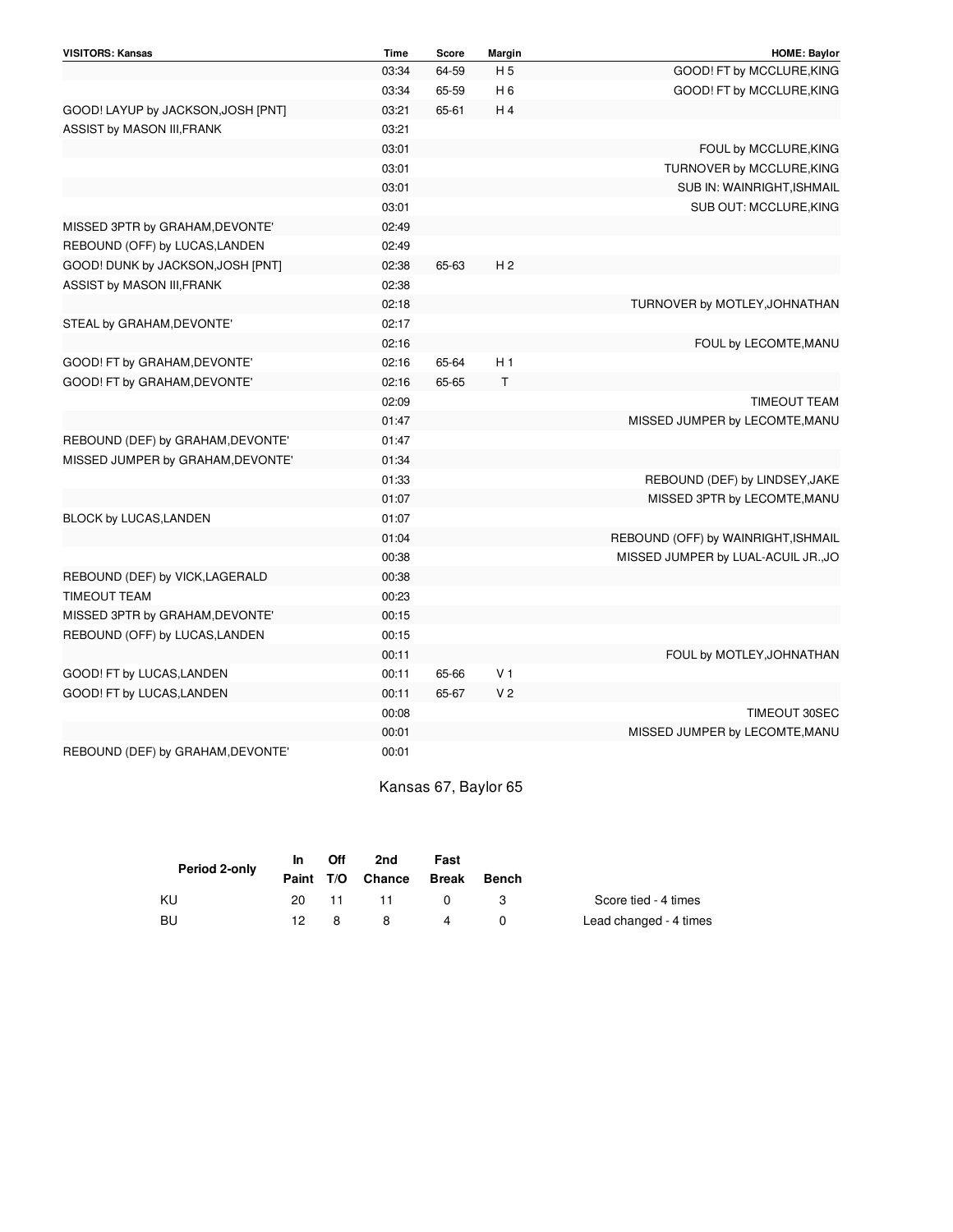#### **Kansas vs Baylor 2/18/2017; 12:07 p.m. at Ferrell Center (Waco, Texas) Scoring/Runs Reference**

| Period 1                                                   |                |            |   |   |                                      |
|------------------------------------------------------------|----------------|------------|---|---|--------------------------------------|
| Kansas                                                     |                | Score Marg |   |   | Baylor                               |
|                                                            |                | $0 - 2$    | 2 | 2 | MOTLEY JUMPER [P]<br>- 19:38         |
|                                                            |                | $0 - 3$    | 3 | 1 | WAINRIGHT FT - 18:24                 |
| 17:20 - GRAHAM FT                                          | 1              | $1 - 3$    | 2 |   |                                      |
| 17:20 - GRAHAM FT                                          | 1              | $2 - 3$    | 1 |   |                                      |
|                                                            |                | $2 - 5$    | 3 | 2 | LUAL-ACUIL<br>JR. JUMPER [P] - 17:08 |
|                                                            |                | $2 - 7$    | 5 | 2 | LUAL-ACUIL<br>JR. JUMPER - 15:47     |
| 15:23 - BRAGG JR. DUNK<br>[P]                              | $\overline{c}$ | $4 - 7$    | 3 |   |                                      |
|                                                            |                | $4 - 10$   | 6 | 3 | OMOT 3PTR - 14:18                    |
| $\overline{1}$ 3:59 - JACKSON JUMPER $\overline{2}$<br>[P] |                | $6 - 10$   | 4 |   |                                      |
|                                                            |                | 6-11       | 5 | 1 | MOTLEY FT - 13:35                    |
|                                                            |                | 6-12       | 6 | 1 | MOTLEY FT - 13:35                    |
|                                                            |                | $6 - 14$   | 8 | 2 | MOTLEY JUMPER [P]<br>- 12:52         |
|                                                            |                | 6-15       | 9 | 1 | MOTLEY FT - 12:52                    |
| 12:41 - VICK 3PTR                                          | 3              | $9 - 15$   | 6 |   |                                      |
| 12:01 - MASON III JUMPER<br>[P]                            | $\overline{2}$ | 11-154     |   |   |                                      |
| 11:10 - JACKSON DUNK<br>[P] [F]                            | 2              | 13-152     |   |   |                                      |
| 09:58 - LUCAS LAYUP [P]                                    | 2              | 15-150     |   |   |                                      |
|                                                            |                | 15-183     |   | 3 | LECOMTE 3PTR - 09:26                 |
|                                                            |                | 15-20 5    |   | 2 | MOTLEY JUMPER [P]<br>$-08:57$        |
|                                                            |                | 15-238     |   | 3 | LECOMTE 3PTR - 07:55                 |
| 07:34 - LUCAS JUMPER<br>[P]                                | 2              | 17-23 6    |   |   |                                      |
| 06:49 - VICK JUMPER [P]                                    | 2              | 19-234     |   |   |                                      |
|                                                            |                | 19-267     |   | 3 | LINDSEY 3PTR - 04:35                 |
| 04:13 - MASON III FT                                       | 1              | 20-26 6    |   |   |                                      |
| 04:13 - MASON III FT                                       | 1              | 21-26 5    |   |   |                                      |
| 03:31 - JACKSON DUNK<br>[P] [F]                            | 2              | 23-263     |   |   |                                      |
|                                                            |                | 23-29 6    |   | 3 | LECOMTE 3PTR - 03:02                 |
|                                                            |                | 23-318     |   | 2 | OMOT DUNK [P]<br>- 02:29             |
|                                                            |                | 23-33 10   |   | 2 | LUAL-ACUIL JR. DUNK<br>[P] - 01:44   |
|                                                            |                | 23-35 12   |   | 2 | LECOMTE JUMPER [P]<br>- 00:55        |
| 00:38 - MASON III 3PTR                                     | 3              | 26-359     |   |   |                                      |
| 00:02 - JACKSON 3PTR                                       | 3              | 29-35 6    |   |   |                                      |
|                                                            |                |            |   |   |                                      |

| Period 2                        |                         |               |   |                                        |
|---------------------------------|-------------------------|---------------|---|----------------------------------------|
| Kansas                          |                         | Score Marg    |   | Baylor                                 |
| 18:55 - LUCAS DUNK [P]          | 2                       | 31-354        |   |                                        |
|                                 |                         | 31-376        | 2 | MCCLURE JUMPER [P]<br>$-18:25$         |
| 18:10 - JACKSON DUNK<br>[P]     | 2                       | 33-374        |   |                                        |
|                                 |                         | 33-39 6       | 2 | MOTLEY JUMPER - 17:41                  |
| 17:23 - MASON                   |                         |               |   |                                        |
| III JUMPER [P]                  | 2                       | 35-394        |   |                                        |
|                                 |                         | 35-41 6       | 2 | MOTLEY JUMPER [P]<br>$-16:25$          |
| 16:08 - GRAHAM 3PTR             | 3                       | 38-413        |   |                                        |
|                                 |                         | 38-424        | 1 | LUAL-ACUIL<br>JR. FT - 14:54           |
|                                 |                         | 38-44 6       | 2 | LUAL-ACUIL JR. DUNK<br>[P] [F] - 14:25 |
| 13:59 - MASON<br>III JUMPER [P] | 2                       | 40-444        |   |                                        |
| 13:59 - MASON III FT            | 1                       | 41-443        |   |                                        |
|                                 |                         | 41-476        | 3 | LECOMTE 3PTR - 13:26                   |
| 13:08 - MASON<br>III JUMPER [P] | 2                       | 43-474        |   |                                        |
| 13:08 - MASON III FT            | 1                       | 44-473        |   |                                        |
| 12:53 - JACKSON FT              | 1                       | 45-472        |   |                                        |
| 11:23 - VICK JUMPER [P]         | 2                       | 47-470        |   |                                        |
| 10:56 - MASON<br>III JUMPER [P] | 2                       | 49-47 -2      |   |                                        |
| 10:18 - MYKHAILIUK 3PTR 3       |                         | $52 - 47 - 5$ |   |                                        |
|                                 |                         | $52-49-3$     | 2 | MOTLEY JUMPER [P]<br>- 08:46           |
|                                 |                         | 52-52 0       | 3 | WAINRIGHT 3PTR - 08:37                 |
|                                 |                         | 52-54 2       | 2 | LECOMTE JUMPER [P]<br>[F] - 07:34      |
|                                 |                         | 52-553        | 1 | LUAL-ACUIL<br>JR. FT - 06:59           |
|                                 |                         | 52-564        | 1 | LUAL-ACUIL<br>JR. FT - 06:59           |
| 06:31 - MASON III FT            | 1                       | 53-563        |   |                                        |
| 06:31 - MASON III FT            | 1                       | 54-562        |   |                                        |
|                                 |                         | 54-584        | 2 | MOTLEY JUMPER [P]<br>$-06:13$          |
| 05:43 - VICK FT                 | 1                       | 55-583        |   |                                        |
| 05:19 - MASON III FT            | 1                       | 56-582        |   |                                        |
| 05:19 - MASON III FT            | 1                       | 57-58 1       |   |                                        |
|                                 |                         | 57-614        | 3 | MCCLURE 3PTR - 05:03                   |
|                                 |                         | 57-63 6       | 2 | MOTLEY JUMPER - 04:18                  |
| 03:55 - MASON<br>III JUMPER [P] | 2                       | 59-634        |   |                                        |
|                                 |                         | 59-64 5       | 1 | MCCLURE FT - 03:34                     |
|                                 |                         | 59-65 6       | 1 | MCCLURE FT - 03:34                     |
| 03:21 - JACKSON LAYUP<br>[P]    | $\overline{\mathbf{c}}$ | 61-654        |   |                                        |
| 02:38 - JACKSON DUNK<br>[P]     | 2                       | 63-652        |   |                                        |
| 02:16 - GRAHAM FT               | 1                       | 64-651        |   |                                        |
| 02:16 - GRAHAM FT               | 1                       | 65-650        |   |                                        |
| 00:11 - LUCAS FT                | 1                       | $66 - 65 - 1$ |   |                                        |
| 00:11 - LUCAS FT                | 1                       | 67-65 -2      |   |                                        |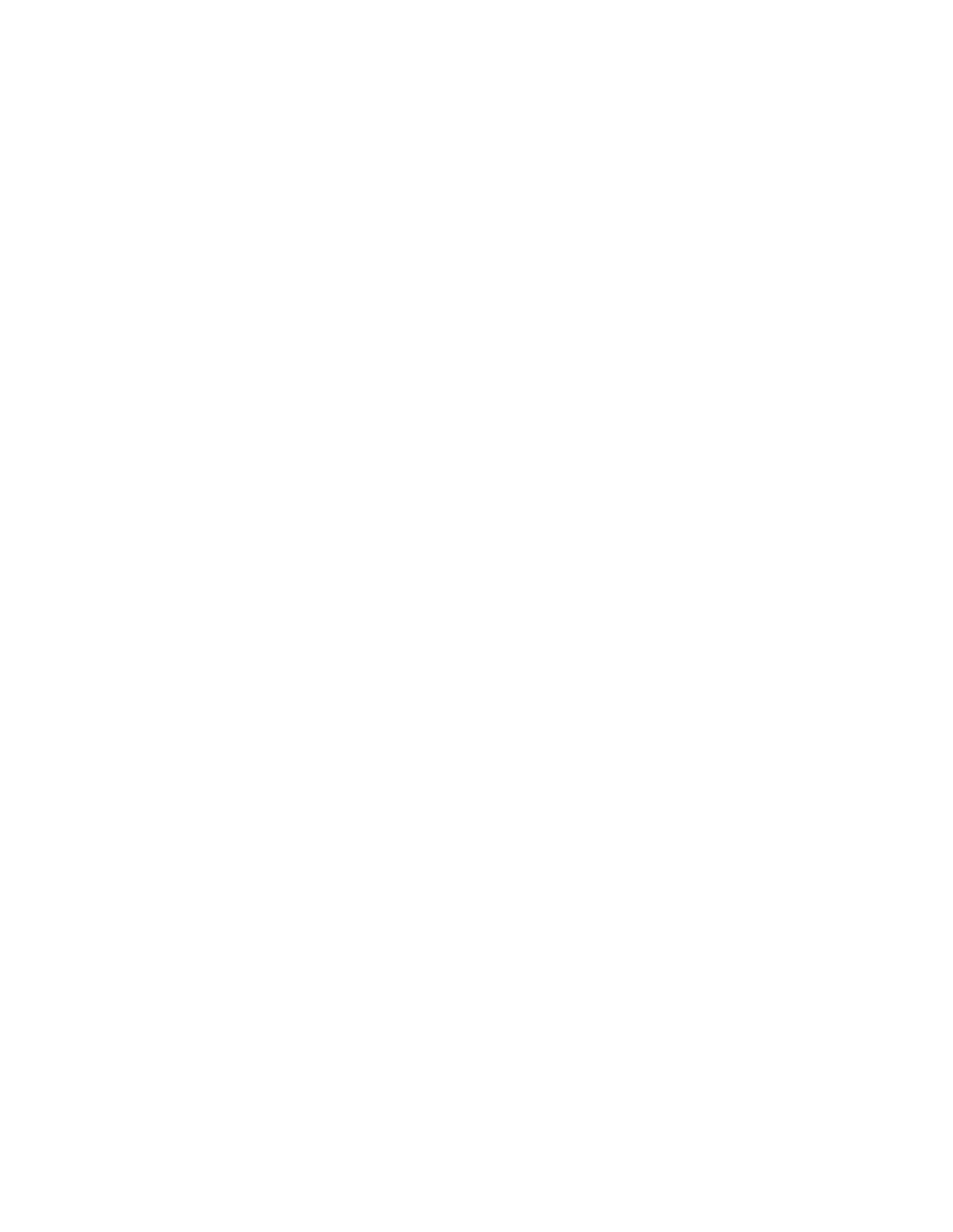#### **PERIOD 1**

 $\overline{\phantom{a}}$ 

#### **KU PERIOD 1** FG Made 11 FG Attempted 29 3PFG Made 3 3PFG Attempted 10 **BU PERIOD 1** FG Made 13 FG Attempted 31 3PFG Made 5 3PFG Attempted 10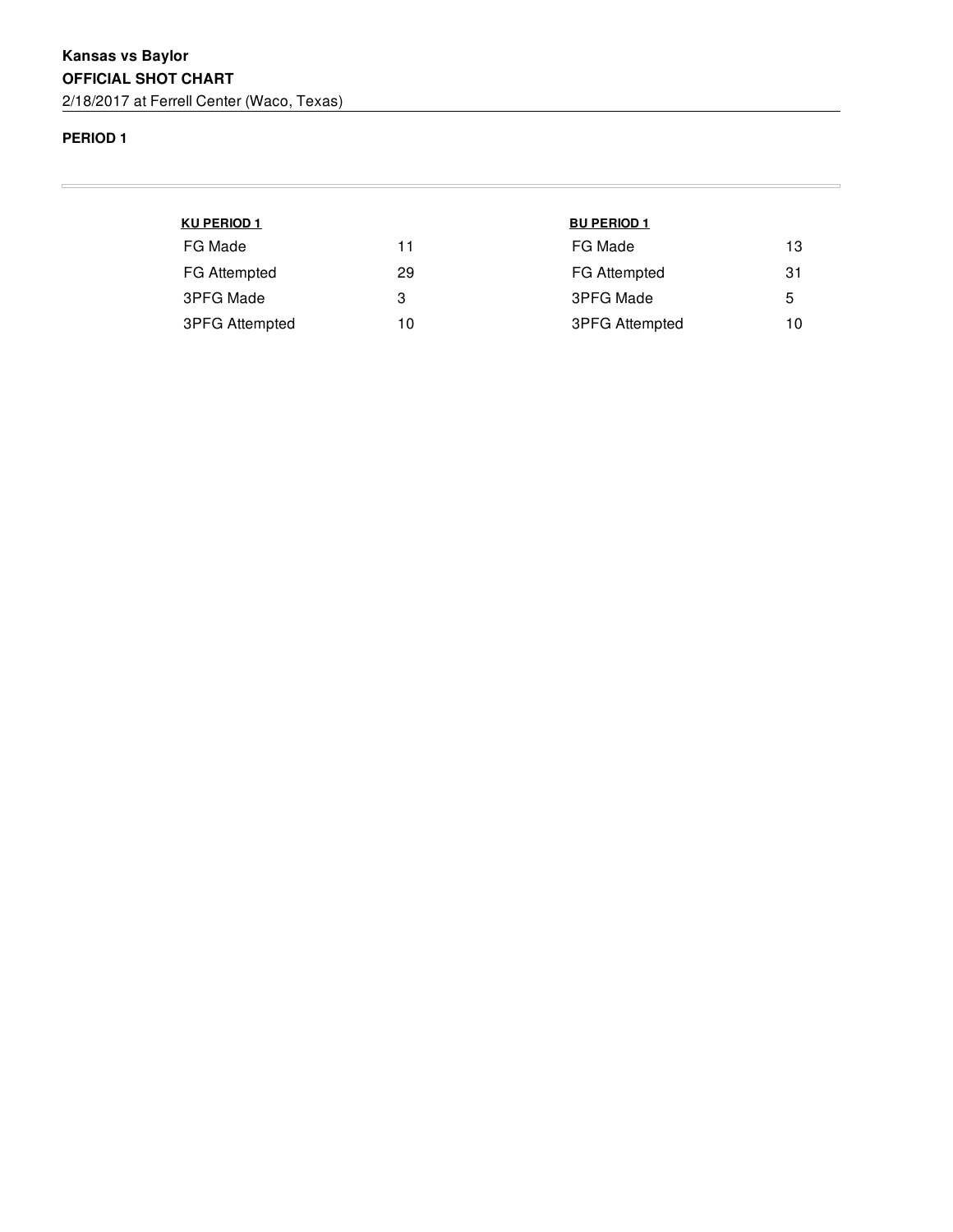#### **PERIOD 2**

 $\overline{\phantom{a}}$ 

#### **KU PERIOD 2** FG Made 12 FG Attempted 26 3PFG Made 2 3PFG Attempted 10 **BU PERIOD 2** FG Made 11 FG Attempted 25 3PFG Made 3 3PFG Attempted 8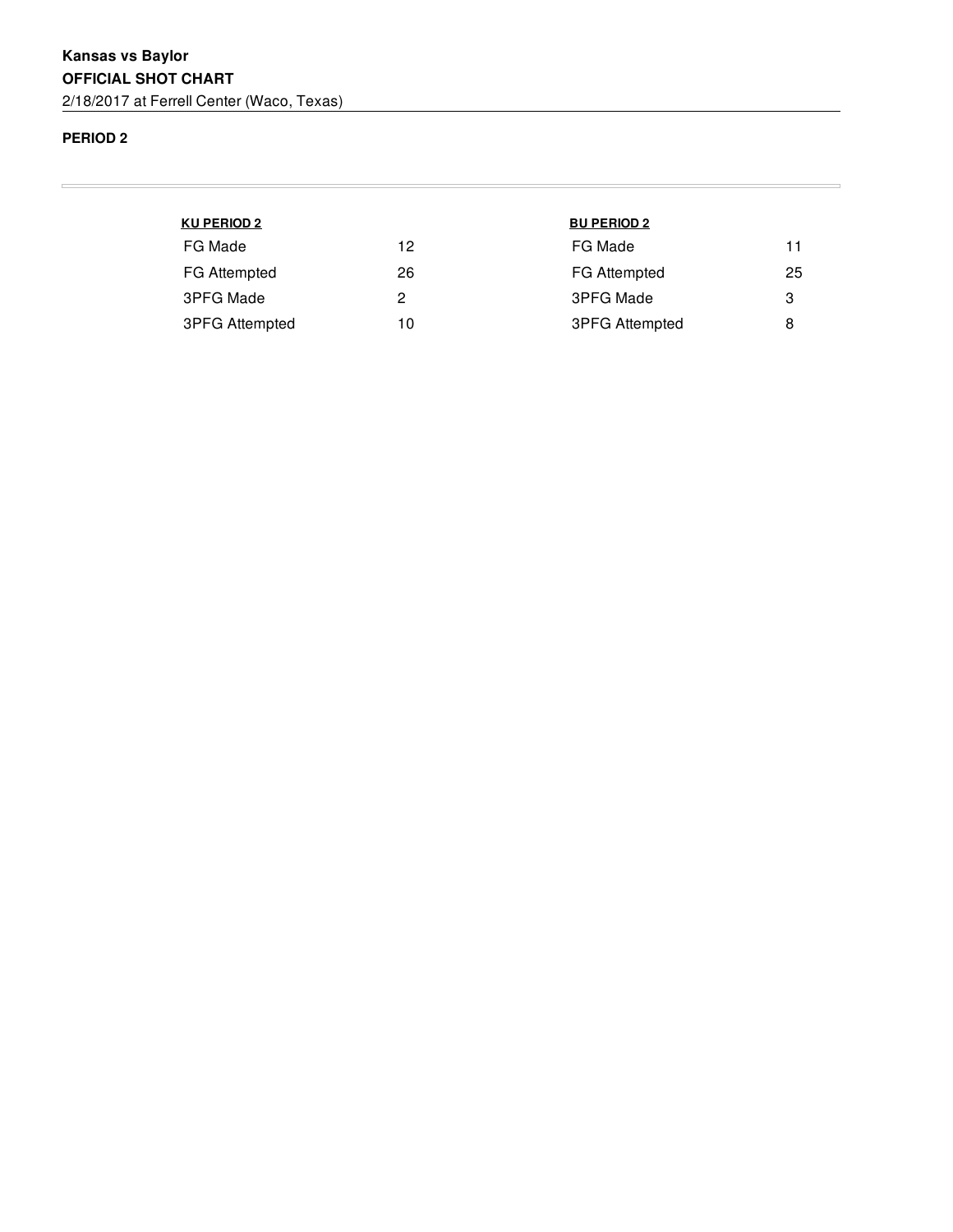#### **Kansas**

 $\equiv$ 

#### **KU PERIOD 1** FG Made 11 FG Attempted 29 3PFG Made 3 3PFG Attempted 10 **KU PERIOD 2** FG Made 12 FG Attempted 26 3PFG Made 2 3PFG Attempted 10